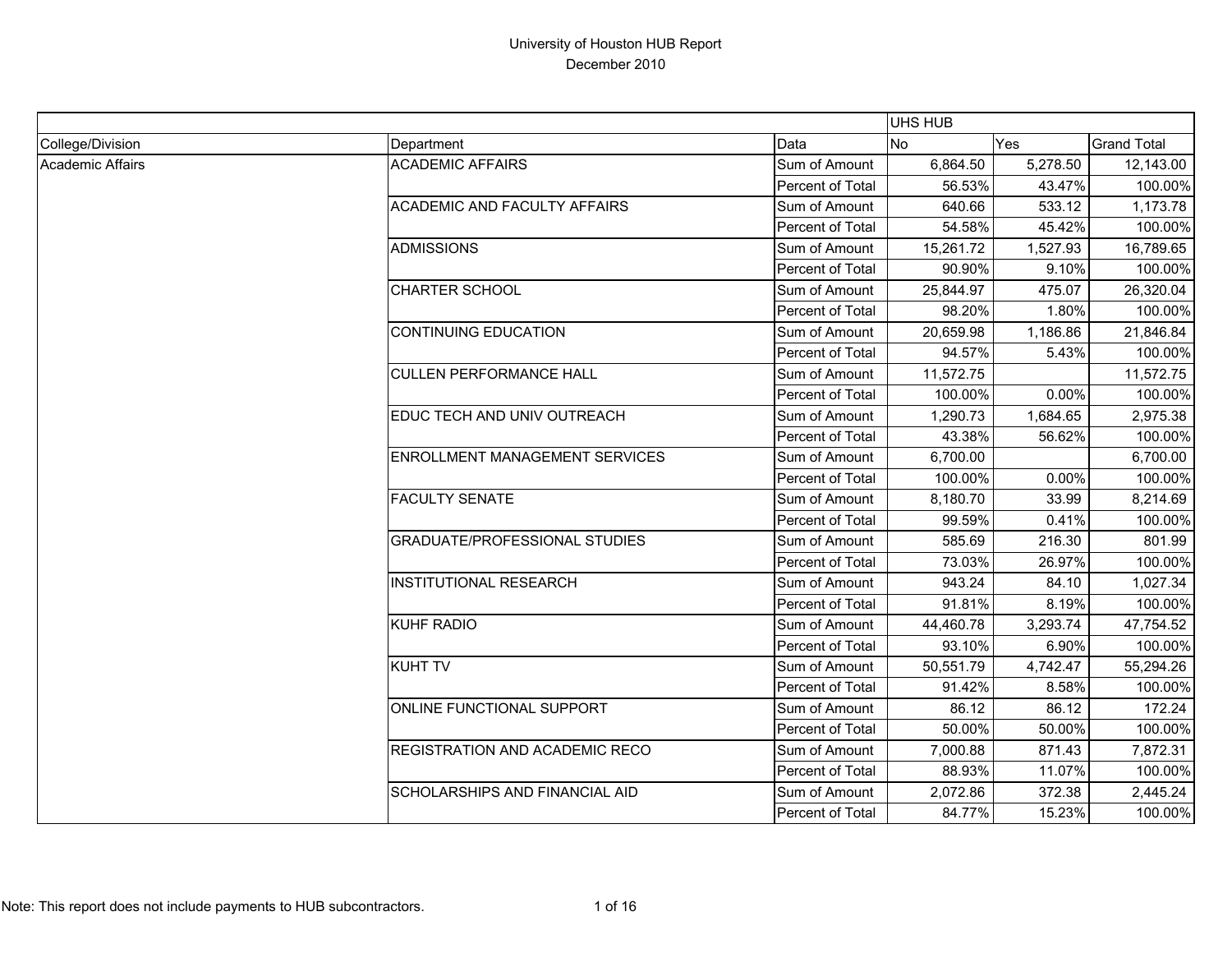|                                   |                                       |                  | <b>UHS HUB</b> |            |                    |
|-----------------------------------|---------------------------------------|------------------|----------------|------------|--------------------|
| College/Division                  | Department                            | Data             | <b>No</b>      | Yes        | <b>Grand Total</b> |
| Academic Affairs                  | UH OFF-CAMPUS SUPPORT                 | Sum of Amount    | 17,292.78      | 239.73     | 17,532.51          |
|                                   |                                       | Percent of Total | 98.63%         | 1.37%      | 100.00%            |
|                                   | UH WELCOME CENTER                     | Sum of Amount    | 3,982.45       |            | 3,982.45           |
|                                   |                                       | Percent of Total | 100.00%        | 0.00%      | 100.00%            |
|                                   | UNDERGRADUATE SCHOLARS                | Sum of Amount    | 2,873.02       | 2,409.92   | 5,282.94           |
|                                   |                                       | Percent of Total | 54.38%         | 45.62%     | 100.00%            |
|                                   | UNDERGRADUATE STUDIES                 | Sum of Amount    | 804.99         | 30.71      | 835.70             |
|                                   |                                       | Percent of Total | 96.33%         | 3.67%      | 100.00%            |
| Academic Affairs Sum of Amount    |                                       |                  | 227,670.61     | 23,067.02  | 250,737.63         |
| Academic Affairs Percent of Total |                                       |                  | 90.80%         | 9.20%      | 100.00%            |
| Administration and Finance        | <b>ADMINISTRATION &amp; FINANCE</b>   | Sum of Amount    | 4,124.87       | 400.57     | 4,525.44           |
|                                   |                                       | Percent of Total | 91.15%         | 8.85%      | 100.00%            |
|                                   | <b>AUXILIARY SERVICES OPERATIONS</b>  | Sum of Amount    | 69,870.60      | 838.87     | 70,709.47          |
|                                   |                                       | Percent of Total | 98.81%         | 1.19%      | 100.00%            |
|                                   | <b>BUDGET</b>                         | Sum of Amount    | 1,217.63       | 961.37     | 2,179.00           |
|                                   |                                       | Percent of Total | 55.88%         | 44.12%     | 100.00%            |
|                                   | <b>BUSINESS SERVICES</b>              | Sum of Amount    | 96,643.53      |            | 96,643.53          |
|                                   |                                       | Percent of Total | 100.00%        | 0.00%      | 100.00%            |
|                                   | <b>BUSINESS SERVICES OPERATIONS</b>   | Sum of Amount    | 4,399.81       | 1,066.69   | 5,466.50           |
|                                   |                                       | Percent of Total | 80.49%         | 19.51%     | 100.00%            |
|                                   | <b>ENTERPRISE SYSTEMS</b>             | Sum of Amount    | 328,543.89     | 61,465.12  | 390,009.01         |
|                                   |                                       | Percent of Total | 84.24%         | 15.76%     | 100.00%            |
|                                   | <b>ENVIRONMENTAL HEALTH RISK MGMT</b> | Sum of Amount    | 10,551.84      | 271.94     | 10,823.78          |
|                                   |                                       | Percent of Total | 97.49%         | 2.51%      | 100.00%            |
|                                   | <b>FACILITIES &amp; PLANNING</b>      | Sum of Amount    | 2,888,043.82   | 935,775.13 | 3,823,818.95       |
|                                   |                                       | Percent of Total | 75.53%         | 24.47%     | 100.00%            |
|                                   | <b>FACILITIES MAINTENANCE ADMIN</b>   | Sum of Amount    | 3,305.52       | 448.80     | 3,754.32           |
|                                   |                                       | Percent of Total | 88.05%         | 11.95%     | 100.00%            |
|                                   | <b>FINANCE</b>                        | Sum of Amount    | 3,458.71       | 1,759.84   | 5,218.55           |
|                                   |                                       | Percent of Total | 66.28%         | 33.72%     | 100.00%            |
|                                   | HIGH PERFORMANCE COMPUTING & NETWORKS | Sum of Amount    | 2,399.12       | 2,940.45   | 5,339.57           |
|                                   |                                       | Percent of Total | 44.93%         | 55.07%     | 100.00%            |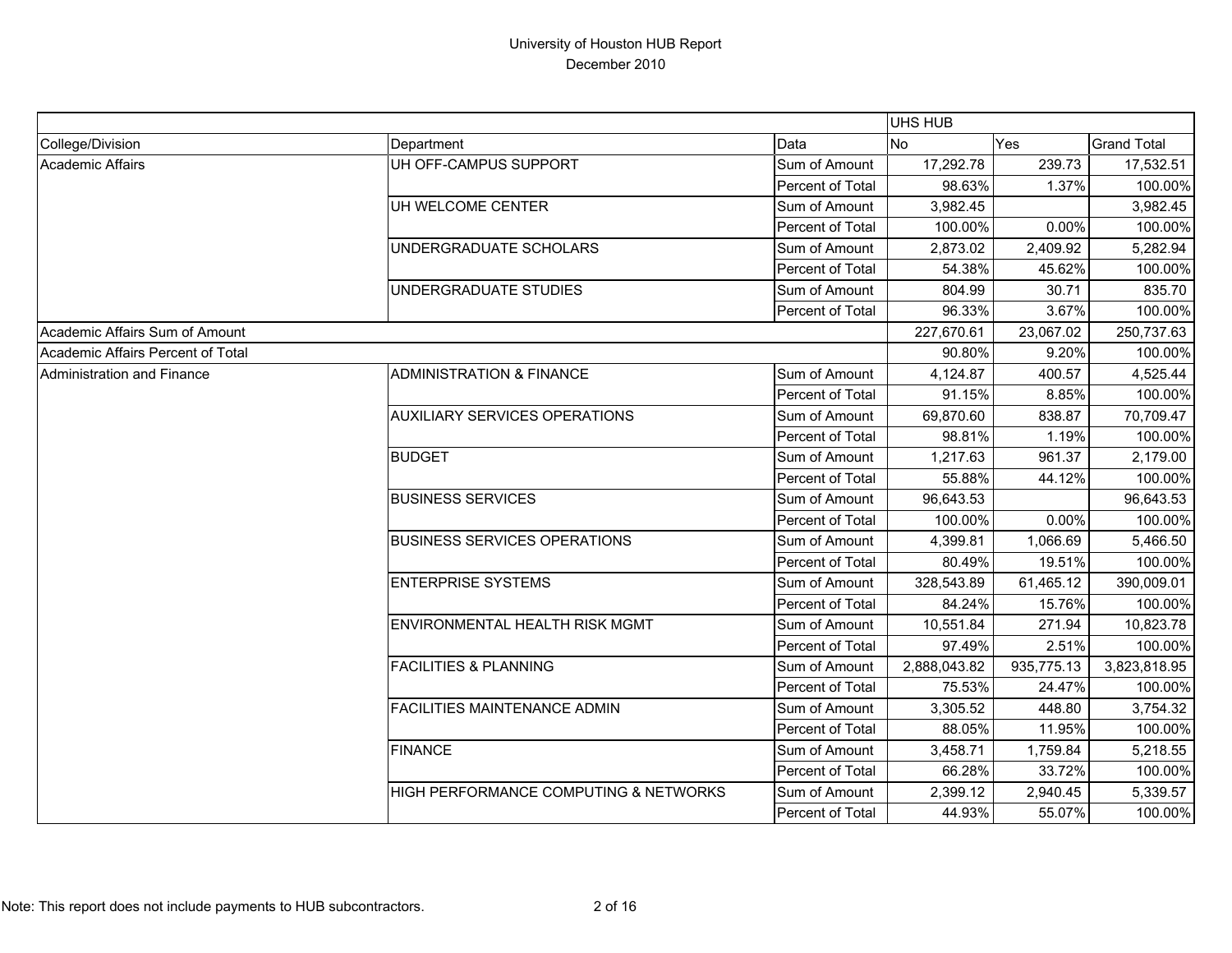|                            |                                        |                  | UHS HUB    |           |                    |
|----------------------------|----------------------------------------|------------------|------------|-----------|--------------------|
| College/Division           | Department                             | Data             | <b>INo</b> | Yes       | <b>Grand Total</b> |
| Administration and Finance | <b>HUMAN RESOURCES</b>                 | Sum of Amount    | 1,559.21   | 1,925.77  | 3,484.98           |
|                            |                                        | Percent of Total | 44.74%     | 55.26%    | 100.00%            |
|                            | <b>INST - BUSINESS SERVICES</b>        | Sum of Amount    | 28,989.83  |           | 28,989.83          |
|                            |                                        | Percent of Total | 100.00%    | 0.00%     | 100.00%            |
|                            | <b>INST - FINANCE</b>                  | Sum of Amount    | 822.37     |           | 822.37             |
|                            |                                        | Percent of Total | 100.00%    | 0.00%     | 100.00%            |
|                            | INST - FINANCIAL ACCOUNTING            | Sum of Amount    | 10,880.00  |           | 10,880.00          |
|                            |                                        | Percent of Total | 100.00%    | 0.00%     | 100.00%            |
|                            | ONE CARD PROGRAM                       | Sum of Amount    | 5,461.22   | 2,025.57  | 7,486.79           |
|                            |                                        | Percent of Total | 72.94%     | 27.06%    | 100.00%            |
|                            | PARKING & TRANSPORTATION OPERATIONS    | Sum of Amount    | 215,927.63 | 750.69    | 216,678.32         |
|                            |                                        | Percent of Total | 99.65%     | 0.35%     | 100.00%            |
|                            | PHY PLANT-AUTOMOTIVE                   | Sum of Amount    | 55,850.21  | 223.57    | 56,073.78          |
|                            |                                        | Percent of Total | 99.60%     | 0.40%     | 100.00%            |
|                            | PHY PLANT-CENTRAL FACILITY SERVICES    | Sum of Amount    | 10,058.01  | 695.81    | 10,753.82          |
|                            |                                        | Percent of Total | 93.53%     | 6.47%     | 100.00%            |
|                            | PHY PLANT-CUSTODIAL SVCS               | Sum of Amount    | 2,311.45   |           | 2,311.45           |
|                            |                                        | Percent of Total | 100.00%    | 0.00%     | 100.00%            |
|                            | PHY PLANT-GROUNDS MAINT                | Sum of Amount    | 7,354.78   | 14,012.50 | 21,367.28          |
|                            |                                        | Percent of Total | 34.42%     | 65.58%    | 100.00%            |
|                            | PHY PLANT-SKILLED TRADES               | Sum of Amount    | 14,696.82  | 3,762.00  | 18,458.82          |
|                            |                                        | Percent of Total | 79.62%     | 20.38%    | 100.00%            |
|                            | PHY PLANT-SOLID WASTE                  | Sum of Amount    | 5,053.95   |           | 5,053.95           |
|                            |                                        | Percent of Total | 100.00%    | 0.00%     | 100.00%            |
|                            | PHY PLANT-UTILITY & TECHNICAL SERVICES | Sum of Amount    | 96,251.75  | 17,623.92 | 113,875.67         |
|                            |                                        | Percent of Total | 84.52%     | 15.48%    | 100.00%            |
|                            | PHYSICAL PLANT                         | Sum of Amount    | 184,277.02 | 85,958.81 | 270,235.83         |
|                            |                                        | Percent of Total | 68.19%     | 31.81%    | 100.00%            |
|                            | <b>POLICE</b>                          | Sum of Amount    | 14,869.56  | 56,851.72 | 71,721.28          |
|                            |                                        | Percent of Total | 20.73%     | 79.27%    | 100.00%            |
|                            | POSTAL SERVICES OPERATIONS             | Sum of Amount    | 11,597.31  | 100.00    | 11,697.31          |
|                            |                                        | Percent of Total | 99.15%     | 0.85%     | 100.00%            |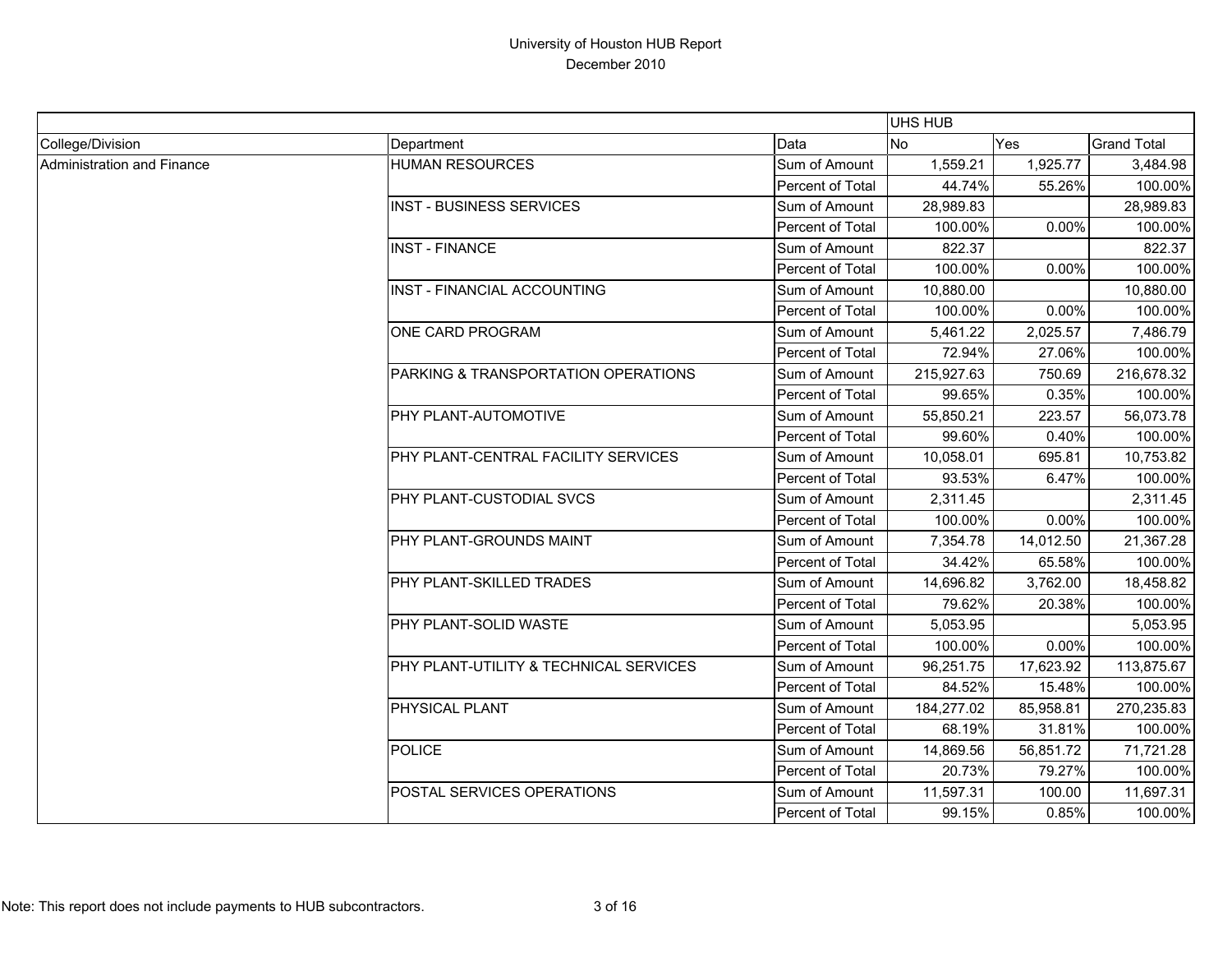|                                             |                                          |                  | UHS HUB      |              |                    |
|---------------------------------------------|------------------------------------------|------------------|--------------|--------------|--------------------|
| College/Division                            | Department                               | Data             | <b>No</b>    | Yes          | <b>Grand Total</b> |
| Administration and Finance                  | PRINTING OPERATIONS                      | Sum of Amount    | 8,660.36     | 2,033.62     | 10,693.98          |
|                                             |                                          | Percent of Total | 80.98%       | 19.02%       | 100.00%            |
|                                             | PURCHASED UTILITIES                      | Sum of Amount    | 2,160.62     |              | 2,160.62           |
|                                             |                                          | Percent of Total | 100.00%      | 0.00%        | 100.00%            |
|                                             | STUDENT FINANCIAL SERVICES               | Sum of Amount    | 10,043.01    | 6,912.38     | 16,955.39          |
|                                             |                                          | Percent of Total | 59.23%       | 40.77%       | 100.00%            |
|                                             | <b>TECHNOLOGY SERVICES &amp; SUPPORT</b> | Sum of Amount    | 284,169.27   | 665,779.09   | 949,948.36         |
|                                             |                                          | Percent of Total | 29.91%       | 70.09%       | 100.00%            |
|                                             | <b>UIT SECURITY</b>                      | Sum of Amount    | 57.79        |              | 57.79              |
|                                             |                                          | Percent of Total | 100.00%      | 0.00%        | 100.00%            |
|                                             | UNIV PROPERTY SERVICES OPERATIONS        | Sum of Amount    | 214,117.00   |              | 214,117.00         |
|                                             |                                          | Percent of Total | 100.00%      | 0.00%        | 100.00%            |
|                                             | UNIVERSITY INFORMATION TECHNOLOGY        | Sum of Amount    | 24,683.34    | 11,131.05    | 35,814.39          |
|                                             |                                          | Percent of Total | 68.92%       | 31.08%       | 100.00%            |
| Administration and Finance Sum of Amount    |                                          |                  | 4,622,411.85 | 1,875,715.28 | 6,498,127.13       |
| Administration and Finance Percent of Total |                                          |                  | 71.13%       | 28.87%       | 100.00%            |
| Architecture                                | <b>DEAN, ARCHITECTURE</b>                | Sum of Amount    | 46,854.66    | 3,907.32     | 50,761.98          |
|                                             |                                          | Percent of Total | 92.30%       | 7.70%        | 100.00%            |
| Architecture Sum of Amount                  |                                          |                  | 46,854.66    | 3,907.32     | 50,761.98          |
| Architecture Percent of Total               |                                          |                  | 92.30%       | 7.70%        | 100.00%            |
| <b>Athletics</b>                            | <b>INTERCOLLEGIATE ATHLETICS</b>         | Sum of Amount    | 364,287.75   | 100,606.07   | 464,893.82         |
|                                             |                                          | Percent of Total | 78.36%       | 21.64%       | 100.00%            |
| Athletics Sum of Amount                     |                                          |                  | 364,287.75   | 100,606.07   | 464,893.82         |
| <b>Athletics Percent of Total</b>           |                                          |                  | 78.36%       | 21.64%       | 100.00%            |
| <b>Business Administration</b>              | ACCOUNTANCY AND TAXATION                 | Sum of Amount    | 2,426.16     | 1,274.77     | 3,700.93           |
|                                             |                                          | Percent of Total | 65.56%       | 34.44%       | 100.00%            |
|                                             | ACCOUNTING CERTIFICATE PROGRAM           | Sum of Amount    | 11,255.66    | 1,031.72     | 12,287.38          |
|                                             |                                          | Percent of Total | 91.60%       | 8.40%        | 100.00%            |
|                                             | <b>BAUER CAREER SERVICES CTR</b>         | Sum of Amount    | 6,106.89     | 127.85       | 6,234.74           |
|                                             |                                          | Percent of Total | 97.95%       | 2.05%        | 100.00%            |
|                                             | <b>BAUER COMMUNICATIONS</b>              | Sum of Amount    | 2,041.06     | 455.58       | 2,496.64           |
|                                             |                                          | Percent of Total | 81.75%       | 18.25%       | 100.00%            |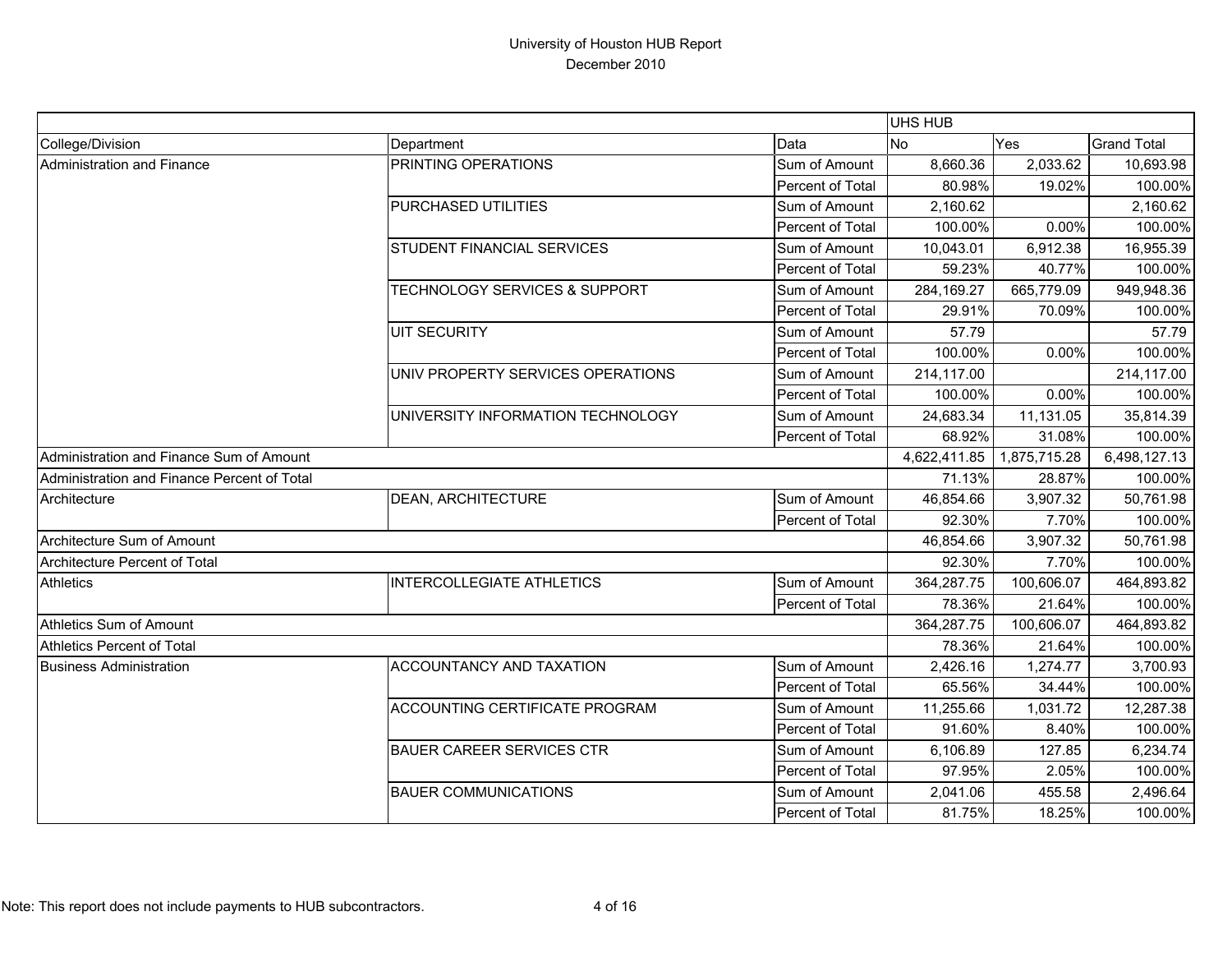|                                                 |                                  |                  | UHS HUB    |           |                    |
|-------------------------------------------------|----------------------------------|------------------|------------|-----------|--------------------|
| College/Division                                | Department                       | Data             | No         | Yes       | <b>Grand Total</b> |
| <b>Business Administration</b>                  | BAUER DIVISION OF TECHNOLOGY     | Sum of Amount    | 13,104.37  | 1,872.25  | 14,976.62          |
|                                                 |                                  | Percent of Total | 87.50%     | 12.50%    | 100.00%            |
|                                                 | CTR FOR EXECUTIVE DEVELOPMENT    | Sum of Amount    |            | 732.75    | 732.75             |
|                                                 |                                  | Percent of Total | 0.00%      | 100.00%   | 100.00%            |
|                                                 | DEAN'S OFFICE, BAUER COLLEGE     | Sum of Amount    | 84,496.81  | 34,193.39 | 118,690.20         |
|                                                 |                                  | Percent of Total | 71.19%     | 28.81%    | 100.00%            |
|                                                 | DECISION AND INFORMATION SCIEN   | Sum of Amount    | 997.52     | 122.97    | 1,120.49           |
|                                                 |                                  | Percent of Total | 89.03%     | 10.97%    | 100.00%            |
|                                                 | <b>EXECUTIVE DEGREE PROGRAMS</b> | Sum of Amount    | 40,443.10  | 46,854.52 | 87,297.62          |
|                                                 |                                  | Percent of Total | 46.33%     | 53.67%    | 100.00%            |
|                                                 | FINANCE-BAUER COLLEGE            | Sum of Amount    | 6,790.49   | 570.87    | 7,361.36           |
|                                                 |                                  | Percent of Total | 92.25%     | 7.75%     | 100.00%            |
|                                                 | <b>GLOBAL ENERGY MGMT INST</b>   | Sum of Amount    | 5.08       |           | 5.08               |
|                                                 |                                  | Percent of Total | 100.00%    | 0.00%     | 100.00%            |
|                                                 | MANAGEMENT-BAUER COLLEGE         | Sum of Amount    | 9,517.13   | 1,430.19  | 10,947.32          |
|                                                 |                                  | Percent of Total | 86.94%     | 13.06%    | 100.00%            |
|                                                 | MARKETING-BAUER COLLEGE          | Sum of Amount    | 1,471.38   | 605.61    | 2,076.99           |
|                                                 |                                  | Percent of Total | 70.84%     | 29.16%    | 100.00%            |
|                                                 | MBA STUDENT SERVICES CENTER      | Sum of Amount    | 435.19     | 1,299.76  | 1,734.95           |
|                                                 |                                  | Percent of Total | 25.08%     | 74.92%    | 100.00%            |
|                                                 | SALES EXCELLENCE INSTITUTE       | Sum of Amount    | 18,060.48  | 153.32    | 18,213.80          |
|                                                 |                                  | Percent of Total | 99.16%     | 0.84%     | 100.00%            |
|                                                 | SMALL BUSINESS DEV CENTER        | Sum of Amount    | 25,892.22  | 3,814.10  | 29,706.32          |
|                                                 |                                  | Percent of Total | 87.16%     | 12.84%    | 100.00%            |
|                                                 | UNDERGRAD BUSINESS PROG          | Sum of Amount    | 2,738.01   | 417.92    | 3,155.93           |
|                                                 |                                  | Percent of Total | 86.76%     | 13.24%    | 100.00%            |
|                                                 | WOLFF CTR FOR ENTREPRENEURSHIP   | Sum of Amount    | 4,310.63   | 113.49    | 4,424.12           |
|                                                 |                                  | Percent of Total | 97.43%     | 2.57%     | 100.00%            |
| Business Administration Sum of Amount           |                                  |                  | 230,092.18 | 95,071.06 | 325,163.24         |
| <b>Business Administration Percent of Total</b> |                                  |                  | 70.76%     | 29.24%    | 100.00%            |
| Chancellor/President                            | <b>AFFIRMATIVE ACTION</b>        | Sum of Amount    | 1,518.50   | 384.02    | 1,902.52           |
|                                                 |                                  | Percent of Total | 79.82%     | 20.18%    | 100.00%            |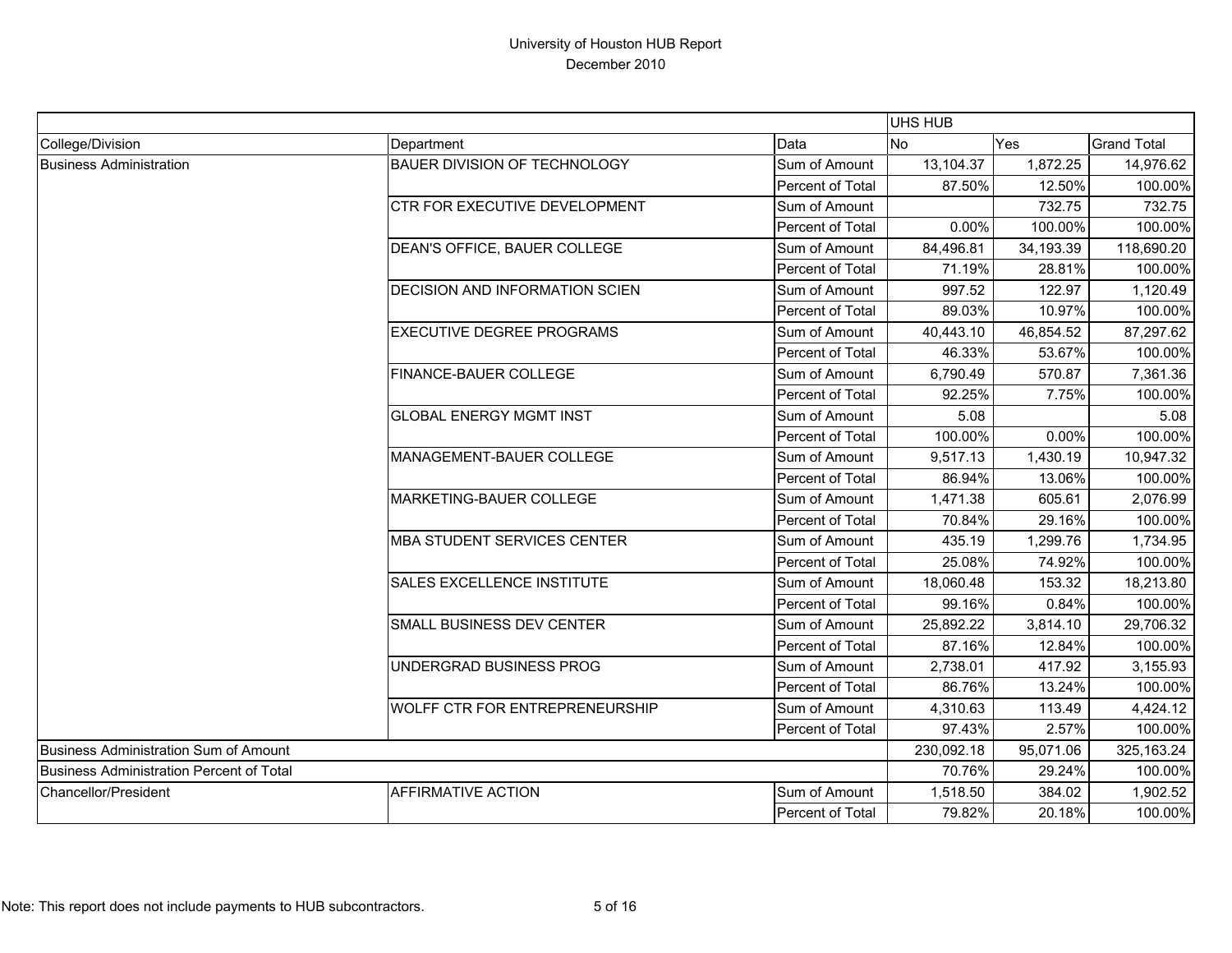|                                       |                                       |                  | UHS HUB    |          |                    |
|---------------------------------------|---------------------------------------|------------------|------------|----------|--------------------|
| College/Division                      | Department                            | Data             | <b>No</b>  | Yes      | <b>Grand Total</b> |
| Chancellor/President                  | <b>PRESIDENT</b>                      | Sum of Amount    | 1,555.82   | 333.68   | 1,889.50           |
|                                       |                                       | Percent of Total | 82.34%     | 17.66%   | 100.00%            |
|                                       | <b>STAFF COUNCIL</b>                  | Sum of Amount    | (947.40)   |          | (947.40)           |
|                                       |                                       | Percent of Total | 100.00%    | 0.00%    | 100.00%            |
| Chancellor/President Sum of Amount    |                                       |                  | 2,126.92   | 717.70   | 2,844.62           |
| Chancellor/President Percent of Total |                                       |                  | 74.77%     | 25.23%   | 100.00%            |
| Education                             | <b>ASIAN AMERICAN STUDIES</b>         | Sum of Amount    | 1,108.99   |          | 1,108.99           |
|                                       |                                       | Percent of Total | 100.00%    | 0.00%    | 100.00%            |
|                                       | CENTER FOR INFO TECH IN EDUCATION     | Sum of Amount    | 12,149.98  |          | 12,149.98          |
|                                       |                                       | Percent of Total | 100.00%    | 0.00%    | 100.00%            |
|                                       | CONSISTENCY MGMT & COOP DISCIP        | Sum of Amount    | 9,092.18   | 1,310.68 | 10,402.86          |
|                                       |                                       | Percent of Total | 87.40%     | 12.60%   | 100.00%            |
|                                       | <b>CURRICULUM AND INSTRUCTION</b>     | Sum of Amount    | 18,619.71  | 2,290.91 | 20,910.62          |
|                                       |                                       | Percent of Total | 89.04%     | 10.96%   | 100.00%            |
|                                       | <b>DEAN, EDUCATION</b>                | Sum of Amount    | 25,564.62  | 432.33   | 25,996.95          |
|                                       |                                       | Percent of Total | 98.34%     | 1.66%    | 100.00%            |
|                                       | EDUC EFFECTIVENESS & OUTREACH         | Sum of Amount    | 4,449.79   | 759.79   | 5,209.58           |
|                                       |                                       | Percent of Total | 85.42%     | 14.58%   | 100.00%            |
|                                       | EDUCATIONAL PSYCHOLOGY                | Sum of Amount    | 6,573.20   | 3,542.41 | 10,115.61          |
|                                       |                                       | Percent of Total | 64.98%     | 35.02%   | 100.00%            |
|                                       | INSTITUTE FOR URBAN EDUCATION         | Sum of Amount    | 464.35     | 295.66   | 760.01             |
|                                       |                                       | Percent of Total | 61.10%     | 38.90%   | 100.00%            |
| <b>Education Sum of Amount</b>        |                                       |                  | 78,022.82  | 8,631.78 | 86,654.60          |
| <b>Education Percent of Total</b>     |                                       |                  | 90.04%     | 9.96%    | 100.00%            |
| Engineering                           | <b>BIOMEDICAL ENGINEERING</b>         | Sum of Amount    | 6,385.59   | 865.00   | 7,250.59           |
|                                       |                                       | Percent of Total | 88.07%     | 11.93%   | 100.00%            |
|                                       | <b>CHEMICAL ENGINEERING</b>           | Sum of Amount    | 195,635.40 | 2,128.82 | 197,764.22         |
|                                       |                                       | Percent of Total | 98.92%     | 1.08%    | 100.00%            |
|                                       | <b>CIVIL ENGINEERING</b>              | Sum of Amount    | 34,161.00  | 9,676.80 | 43,837.80          |
|                                       |                                       | Percent of Total | 77.93%     | 22.07%   | 100.00%            |
|                                       | <b>COMPOSITE ENGR APPLICATIONS CT</b> | Sum of Amount    | 463.26     |          | 463.26             |
|                                       |                                       | Percent of Total | 100.00%    | 0.00%    | 100.00%            |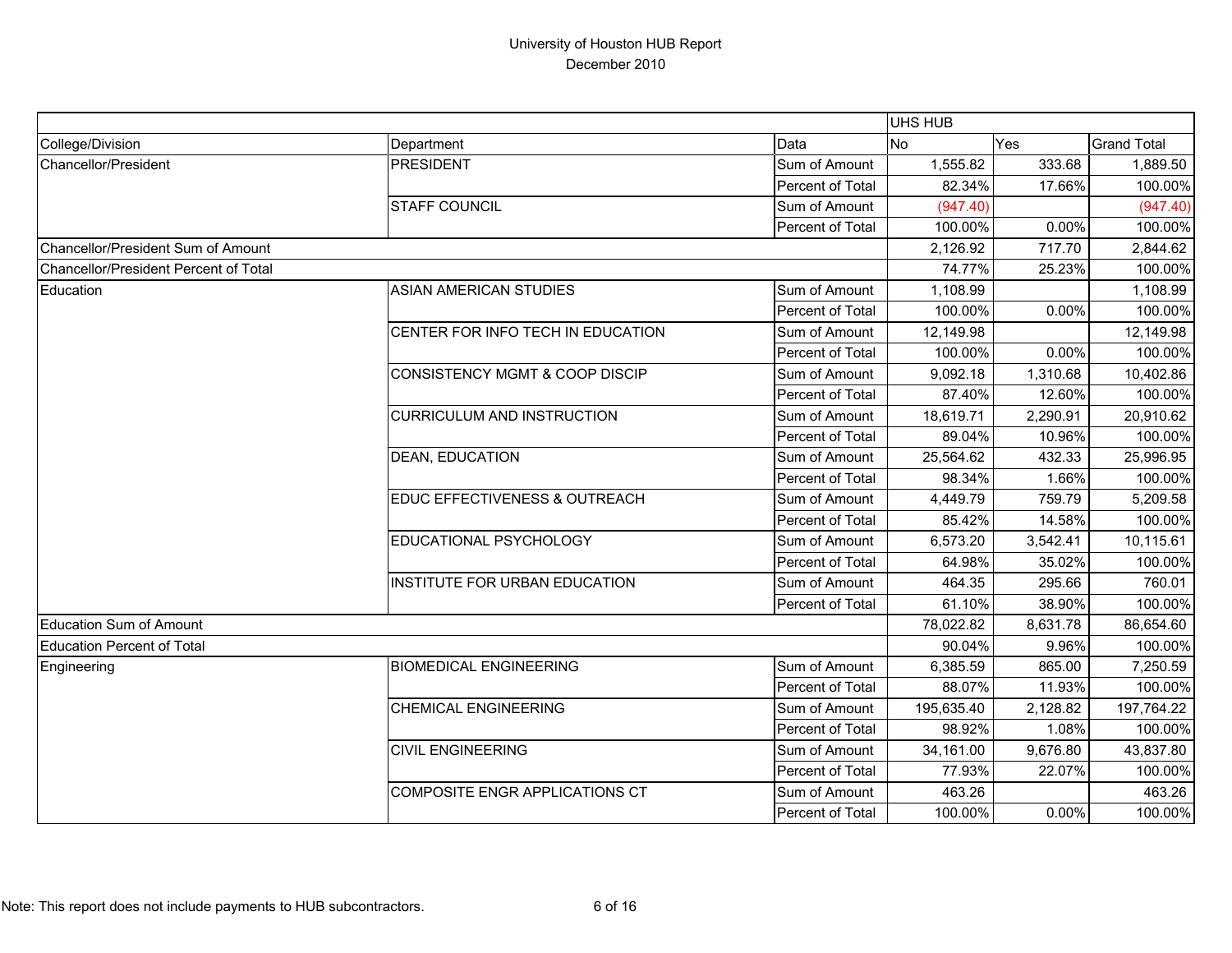|                                 |                                            |                  | UHS HUB    |           |                    |
|---------------------------------|--------------------------------------------|------------------|------------|-----------|--------------------|
| College/Division                | Department                                 | Data             | <b>No</b>  | Yes       | <b>Grand Total</b> |
| Engineering                     | <b>CTR FOR INNOVATIVE GROUTING</b>         | Sum of Amount    | 4,865.05   | 49.20     | 4,914.25           |
|                                 |                                            | Percent of Total | 99.00%     | 1.00%     | 100.00%            |
|                                 | <b>DEAN, ENGINEERING</b>                   | Sum of Amount    | 43,027.18  | 5,128.66  | 48,155.84          |
|                                 |                                            | Percent of Total | 89.35%     | 10.65%    | 100.00%            |
|                                 | ELECTRICAL ENGINEERING                     | Sum of Amount    | 94,603.13  | 2,158.20  | 96,761.33          |
|                                 |                                            | Percent of Total | 97.77%     | 2.23%     | 100.00%            |
|                                 | <b>ENGINEERING SERVICES</b>                | Sum of Amount    | 667.76     | 759.01    | 1,426.77           |
|                                 |                                            | Percent of Total | 46.80%     | 53.20%    | 100.00%            |
|                                 | <b>INDUSTRIAL ENGINEERING</b>              | Sum of Amount    | 10,394.50  |           | 10,394.50          |
|                                 |                                            | Percent of Total | 100.00%    | 0.00%     | 100.00%            |
|                                 | <b>MECHANICAL ENGINEERING</b>              | Sum of Amount    | 37,262.54  | 978.70    | 38,241.24          |
|                                 |                                            | Percent of Total | 97.44%     | 2.56%     | 100.00%            |
|                                 | NATL CTR FOR AIRBORNE LASER MAPPING        | Sum of Amount    | 30,436.84  |           | 30,436.84          |
|                                 |                                            | Percent of Total | 100.00%    | 0.00%     | 100.00%            |
|                                 | <b>WIND ENERGY CENTER</b>                  | Sum of Amount    | 18,541.60  |           | 18,541.60          |
|                                 |                                            | Percent of Total | 100.00%    | 0.00%     | 100.00%            |
| Engineering Sum of Amount       |                                            |                  | 476,443.85 | 21,744.39 | 498,188.24         |
| Engineering Percent of Total    |                                            |                  | 95.64%     | 4.36%     | 100.00%            |
| Graduate College of Social Work | ADMISSIONS-GCSW                            | Sum of Amount    | 3,101.00   |           | 3,101.00           |
|                                 |                                            | Percent of Total | 100.00%    | 0.00%     | 100.00%            |
|                                 | <b>ALUMNI &amp; CAREER SERVICES</b>        | Sum of Amount    | 2,976.30   | 23.04     | 2,999.34           |
|                                 |                                            | Percent of Total | 99.23%     | 0.77%     | 100.00%            |
|                                 | CHILD & FAMILY CTR FOR INNOVATIVE RESEARCH | Sum of Amount    | 255.00     | 107.96    | 362.96             |
|                                 |                                            | Percent of Total | 70.26%     | 29.74%    | 100.00%            |
|                                 | CTR DRUG & SOCIAL POLICY RESRC             | Sum of Amount    | 2,676.14   | 206.96    | 2,883.10           |
|                                 |                                            | Percent of Total | 92.82%     | 7.18%     | 100.00%            |
|                                 | DEAN, SOCIAL WORK                          | Sum of Amount    | 2,350.95   | 766.20    | 3,117.15           |
|                                 |                                            | Percent of Total | 75.42%     | 24.58%    | 100.00%            |
|                                 | <b>FIELD OFFICE</b>                        | Sum of Amount    | 1,430.00   | 153.78    | 1,583.78           |
|                                 |                                            | Percent of Total | 90.29%     | 9.71%     | 100.00%            |
|                                 | <b>GCSW INFORMATION TECHNOLOGY</b>         | Sum of Amount    | 579.80     |           | 579.80             |
|                                 |                                            | Percent of Total | 100.00%    | 0.00%     | 100.00%            |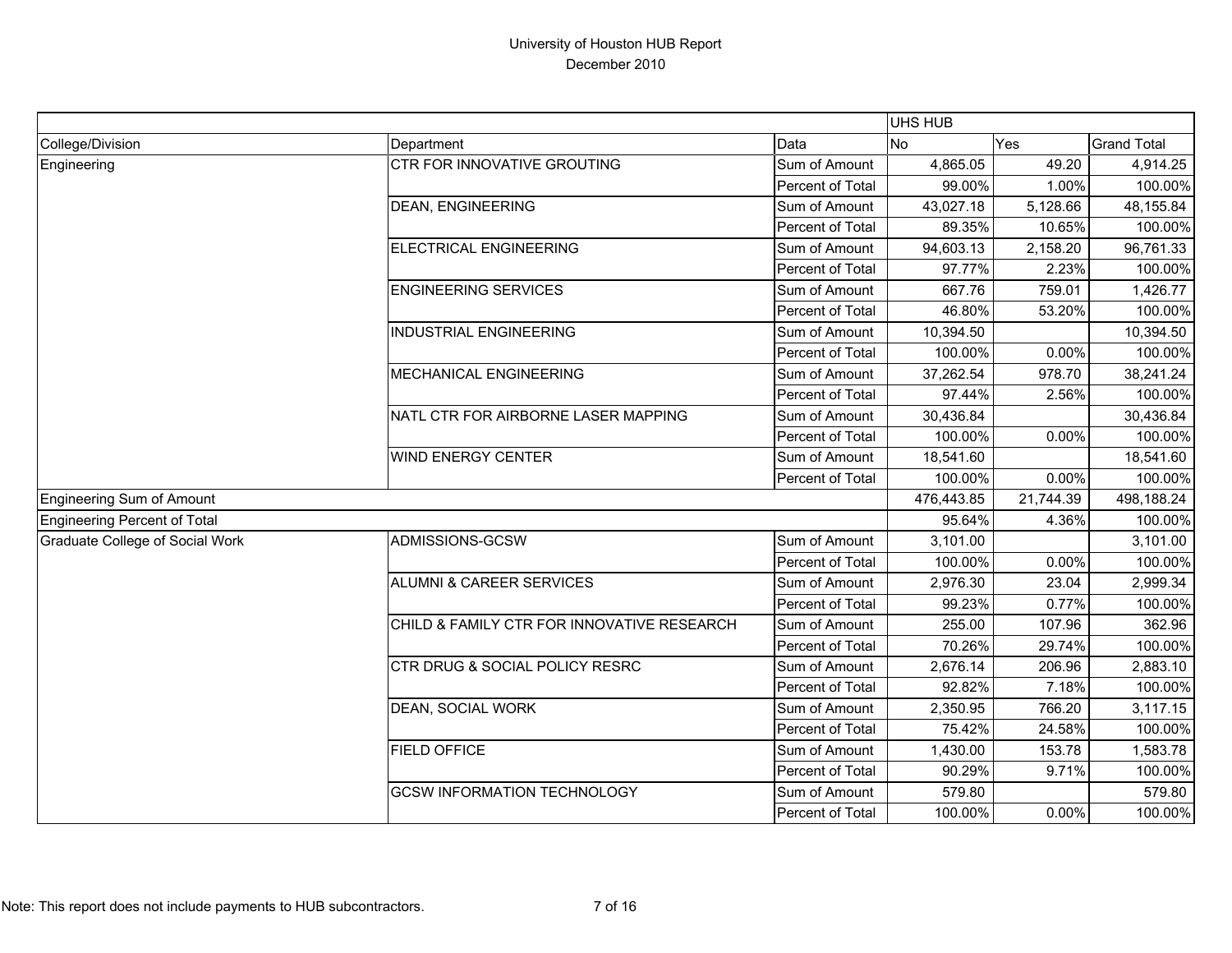|                                                  |                                          |                  | UHS HUB   |          |                    |
|--------------------------------------------------|------------------------------------------|------------------|-----------|----------|--------------------|
| College/Division                                 | Department                               | Data             | <b>No</b> | Yes      | <b>Grand Total</b> |
| <b>Graduate College of Social Work</b>           | <b>GCSW STUDENT SERVICES</b>             | Sum of Amount    |           | 35.54    | 35.54              |
|                                                  |                                          | Percent of Total | 0.00%     | 100.00%  | 100.00%            |
|                                                  | OFFICE FOR DRUG & SOCIAL POLICY RESEARCH | Sum of Amount    | 459.57    | 428.89   | 888.46             |
|                                                  |                                          | Percent of Total | 51.73%    | 48.27%   | 100.00%            |
|                                                  | OFFICE OF COMMUNITY PROJECTS             | Sum of Amount    | 250.00    |          | 250.00             |
|                                                  |                                          | Percent of Total | 100.00%   | 0.00%    | 100.00%            |
|                                                  | PHD PROGRAM                              | Sum of Amount    | 109.66    |          | 109.66             |
|                                                  |                                          | Percent of Total | 100.00%   | 0.00%    | 100.00%            |
| Graduate College of Social Work Sum of Amount    |                                          |                  | 14,188.42 | 1,722.37 | 15,910.79          |
| Graduate College of Social Work Percent of Total |                                          |                  | 89.17%    | 10.83%   | 100.00%            |
| <b>Honors College</b>                            | DEAN, HONORS COLLEGE                     | Sum of Amount    | 16,661.69 | 944.91   | 17,606.60          |
|                                                  |                                          | Percent of Total | 94.63%    | 5.37%    | 100.00%            |
|                                                  | <b>HOUSTON TEACHERS INSTITUTE</b>        | Sum of Amount    | 414.14    |          | 414.14             |
|                                                  |                                          | Percent of Total | 100.00%   | 0.00%    | 100.00%            |
| Honors College Sum of Amount                     |                                          |                  | 17,075.83 | 944.91   | 18,020.74          |
| Honors College Percent of Total                  |                                          |                  | 94.76%    | 5.24%    | 100.00%            |
| Hotel and Restaurant Management                  | DEAN, HOTEL & RESTAURANT MANAG           | Sum of Amount    | 14,325.31 | 410.62   | 14,735.93          |
|                                                  |                                          | Percent of Total | 97.21%    | 2.79%    | 100.00%            |
|                                                  | HOTEL AND RESTAURANT MANAGEMENT          | Sum of Amount    | 61,928.43 | 8,907.70 | 70,836.13          |
|                                                  |                                          | Percent of Total | 87.42%    | 12.58%   | 100.00%            |
| Hotel and Restaurant Management Sum of Amount    |                                          |                  | 76,253.74 | 9,318.32 | 85,572.06          |
| Hotel and Restaurant Management Percent of Total |                                          |                  | 89.11%    | 10.89%   | 100.00%            |
| Law Center                                       | <b>BLAKELEY INSTITUTE</b>                | Sum of Amount    | 7,128.67  | 455.58   | 7,584.25           |
|                                                  |                                          | Percent of Total | 93.99%    | 6.01%    | 100.00%            |
|                                                  | <b>BUSINESS SERVICES, LAW</b>            | Sum of Amount    | 56,475.31 | 3,413.98 | 59,889.29          |
|                                                  |                                          | Percent of Total | 94.30%    | 5.70%    | 100.00%            |
|                                                  | CAREER SERVICES, LAW                     | Sum of Amount    | 2,523.15  |          | 2,523.15           |
|                                                  |                                          | Percent of Total | 100.00%   | 0.00%    | 100.00%            |
|                                                  | DEAN, LAW                                | Sum of Amount    | 49.17     |          | 49.17              |
|                                                  |                                          | Percent of Total | 100.00%   | 0.00%    | 100.00%            |
|                                                  | EXTERNAL AFFAIRS, LAW                    | Sum of Amount    |           | 315.82   | 315.82             |
|                                                  |                                          | Percent of Total | $0.00\%$  | 100.00%  | 100.00%            |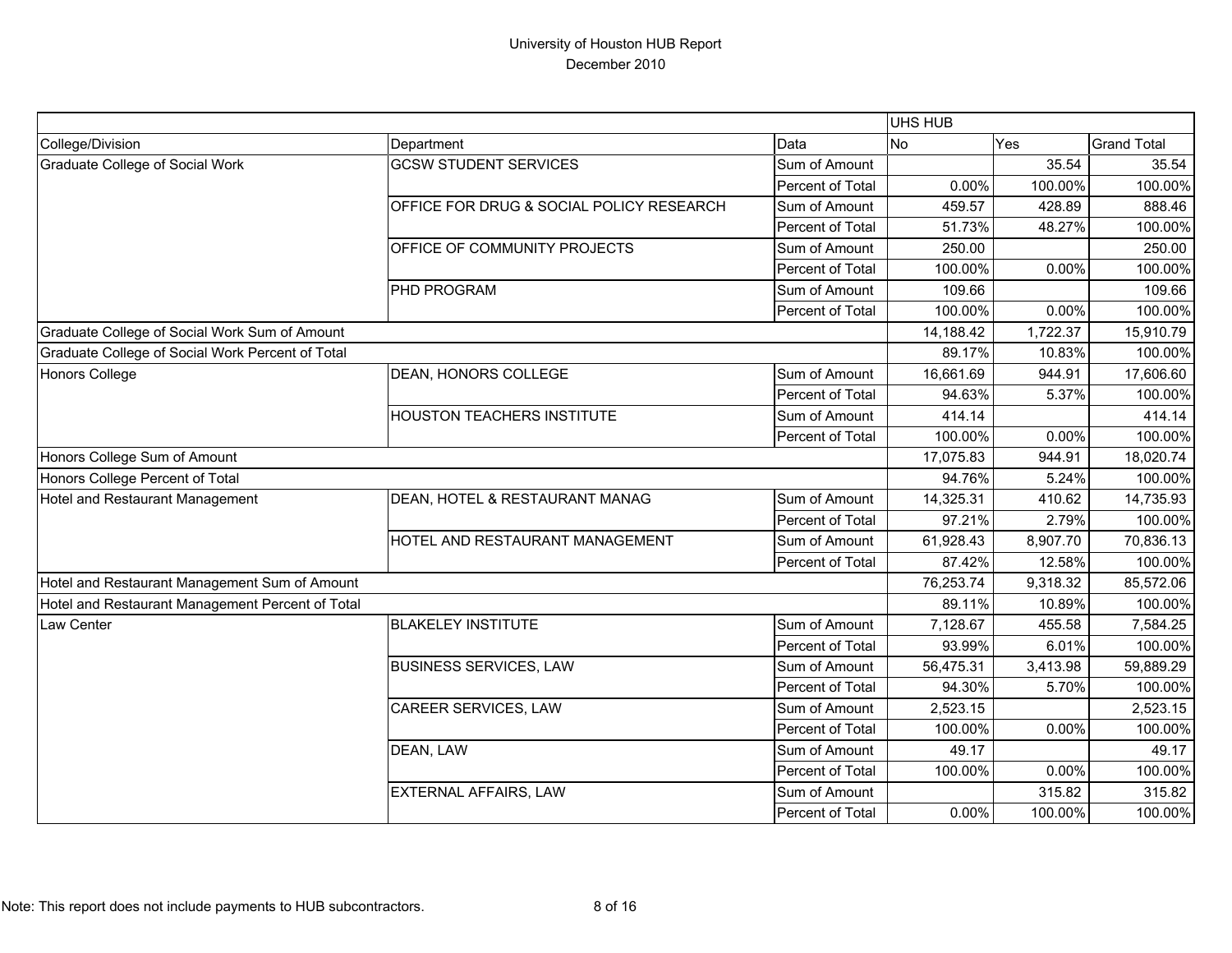|                                  |                               |                  | UHS HUB    |           |                    |
|----------------------------------|-------------------------------|------------------|------------|-----------|--------------------|
| College/Division                 | Department                    | Data             | <b>No</b>  | Yes       | <b>Grand Total</b> |
| Law Center                       | <b>FACILITIES, LAW</b>        | Sum of Amount    | 5,094.12   | 1,177.03  | 6,271.15           |
|                                  |                               | Percent of Total | 81.23%     | 18.77%    | 100.00%            |
|                                  | <b>FACULTY SUPPORT LAW</b>    | Sum of Amount    | 10,282.41  | 5,361.93  | 15,644.34          |
|                                  |                               | Percent of Total | 65.73%     | 34.27%    | 100.00%            |
|                                  | HEALTH LAW & POLICY INSTITUTE | Sum of Amount    | 807.86     | 326.09    | 1,133.95           |
|                                  |                               | Percent of Total | 71.24%     | 28.76%    | 100.00%            |
|                                  | <b>IHELG</b>                  | Sum of Amount    | 89.84      |           | 89.84              |
|                                  |                               | Percent of Total | 100.00%    | 0.00%     | 100.00%            |
|                                  | LAW INFORMATION TECHNOLOGY    | Sum of Amount    | 7,203.62   | 689.81    | 7,893.43           |
|                                  |                               | Percent of Total | 91.26%     | 8.74%     | 100.00%            |
|                                  | <b>LAW LIBRARY</b>            | Sum of Amount    | 5,607.29   | 390.25    | 5,997.54           |
|                                  |                               | Percent of Total | 93.49%     | 6.51%     | 100.00%            |
|                                  | LEGAL AID CLINIC, LAW         | Sum of Amount    | 575.87     | 630.55    | 1,206.42           |
|                                  |                               | Percent of Total | 47.73%     | 52.27%    | 100.00%            |
|                                  | PUBLIC RELS & MARKETING, LAW  | Sum of Amount    | 367.20     |           | 367.20             |
|                                  |                               | Percent of Total | 100.00%    | 0.00%     | 100.00%            |
|                                  | STUDENT ORGANIZATION, LAW     | Sum of Amount    | 145.54     |           | 145.54             |
|                                  |                               | Percent of Total | 100.00%    | 0.00%     | 100.00%            |
|                                  | STUDENT SERVICES, LAW         | Sum of Amount    | 15,676.89  | 28.40     | 15,705.29          |
|                                  |                               | Percent of Total | 99.82%     | 0.18%     | 100.00%            |
| Law Center Sum of Amount         |                               |                  | 112,026.94 | 12,789.44 | 124,816.38         |
| Law Center Percent of Total      |                               |                  | 89.75%     | 10.25%    | 100.00%            |
| Liberal Arts and Social Sciences | <b>AEROSPACE STUDIES</b>      | Sum of Amount    | 164.52     | 164.52    | 329.04             |
|                                  |                               | Percent of Total | 50.00%     | 50.00%    | 100.00%            |
|                                  | AFRICAN-AMERICAN STUDIES      | Sum of Amount    | 8,985.06   | 2,254.54  | 11,239.60          |
|                                  |                               | Percent of Total | 79.94%     | 20.06%    | 100.00%            |
|                                  | <b>ART</b>                    | Sum of Amount    | 15,941.61  | 1,079.98  | 17,021.59          |
|                                  |                               | Percent of Total | 93.66%     | 6.34%     | 100.00%            |
|                                  | <b>ARTE PUBLICO</b>           | Sum of Amount    | 62,419.88  | 1,343.41  | 63,763.29          |
|                                  |                               | Percent of Total | 97.89%     | 2.11%     | 100.00%            |
|                                  | <b>BAND</b>                   | Sum of Amount    | 6,828.75   |           | 6,828.75           |
|                                  |                               | Percent of Total | 100.00%    | 0.00%     | 100.00%            |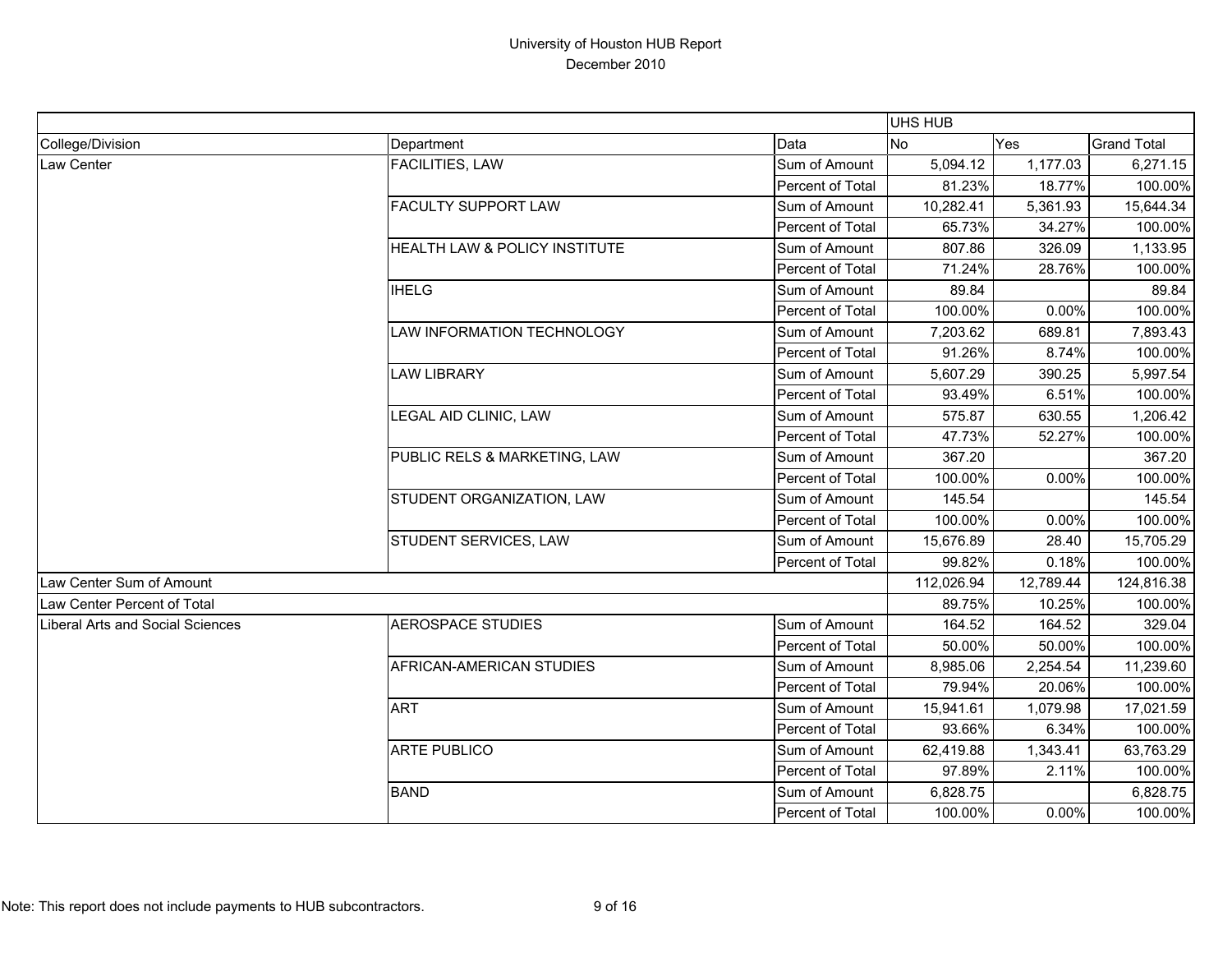|                                  |                                  |                  | <b>UHS HUB</b> |           |                    |
|----------------------------------|----------------------------------|------------------|----------------|-----------|--------------------|
| College/Division                 | Department                       | Data             | <b>No</b>      | Yes       | <b>Grand Total</b> |
| Liberal Arts and Social Sciences | <b>BLAFFER GALLERY</b>           | Sum of Amount    | 22,808.68      | 211.29    | 23,019.97          |
|                                  |                                  | Percent of Total | 99.08%         | 0.92%     | 100.00%            |
|                                  | CENTER FOR PUBLIC HISTORY        | Sum of Amount    | 3,201.98       | 100.88    | 3,302.86           |
|                                  |                                  | Percent of Total | 96.95%         | 3.05%     | 100.00%            |
|                                  | CENTER FOR PUBLIC POLICY         | Sum of Amount    | 17,268.15      | 519.21    | 17,787.36          |
|                                  |                                  | Percent of Total | 97.08%         | 2.92%     | 100.00%            |
|                                  | <b>COMMUNICATION</b>             | Sum of Amount    | 5,681.32       | 9,088.01  | 14,769.33          |
|                                  |                                  | Percent of Total | 38.47%         | 61.53%    | 100.00%            |
|                                  | <b>COMMUNICATIONS DISORDERS</b>  | Sum of Amount    | 4,551.64       | 268.79    | 4,820.43           |
|                                  |                                  | Percent of Total | 94.42%         | 5.58%     | 100.00%            |
|                                  | <b>CWMCA CENTER FOR THE ARTS</b> | Sum of Amount    | 13,427.71      |           | 13,427.71          |
|                                  |                                  | Percent of Total | 100.00%        | 0.00%     | 100.00%            |
|                                  | DEAN, LIBERAL ARTS & SOC SCI     | Sum of Amount    | 5,271.62       | 6,333.79  | 11,605.41          |
|                                  |                                  | Percent of Total | 45.42%         | 54.58%    | 100.00%            |
|                                  | <b>ECONOMICS</b>                 | Sum of Amount    | 9,077.17       | 415.10    | 9,492.27           |
|                                  |                                  | Percent of Total | 95.63%         | 4.37%     | 100.00%            |
|                                  | <b>ENGLISH</b>                   | Sum of Amount    | 17,080.00      | 14,567.55 | 31,647.55          |
|                                  |                                  | Percent of Total | 53.97%         | 46.03%    | 100.00%            |
|                                  | HEALTH AND HUMAN PERFORMANCE     | Sum of Amount    | 47,836.56      | 641.51    | 48,478.07          |
|                                  |                                  | Percent of Total | 98.68%         | 1.32%     | 100.00%            |
|                                  | <b>HISPANIC STUDIES</b>          | Sum of Amount    | 5,544.79       | 96.91     | 5,641.70           |
|                                  |                                  | Percent of Total | 98.28%         | 1.72%     | 100.00%            |
|                                  | <b>HISTORY</b>                   | Sum of Amount    | 2,400.43       | 1,826.52  | 4,226.95           |
|                                  |                                  | Percent of Total | 56.79%         | 43.21%    | 100.00%            |
|                                  | <b>MEXICAN-AMERICAN STUDIES</b>  | Sum of Amount    | 2,094.32       | 8,034.93  | 10,129.25          |
|                                  |                                  | Percent of Total | 20.68%         | 79.32%    | 100.00%            |
|                                  | <b>MILITARY SCIENCE</b>          | Sum of Amount    | 710.88         | 317.96    | 1,028.84           |
|                                  |                                  | Percent of Total | 69.10%         | 30.90%    | 100.00%            |
|                                  | MODERN AND CLASSICAL LANGUAGES   | Sum of Amount    | 2,554.65       | 680.73    | 3,235.38           |
|                                  |                                  | Percent of Total | 78.96%         | 21.04%    | 100.00%            |
|                                  | <b>MUSIC</b>                     | Sum of Amount    | 44,695.62      | 1,014.13  | 45,709.75          |
|                                  |                                  | Percent of Total | 97.78%         | 2.22%     | 100.00%            |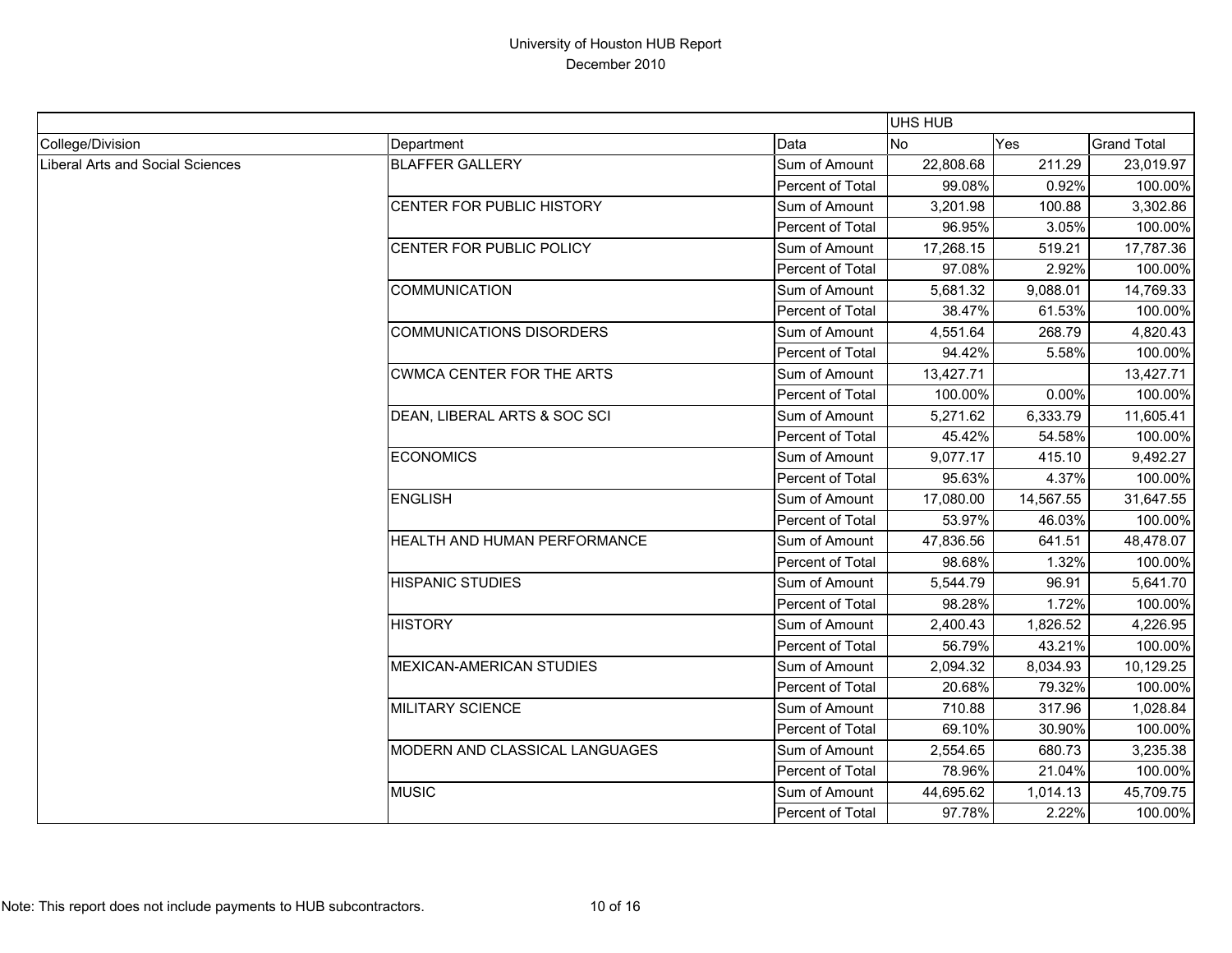|                                                   |                                            |                  | UHS HUB      |           |                    |
|---------------------------------------------------|--------------------------------------------|------------------|--------------|-----------|--------------------|
| College/Division                                  | Department                                 | Data             | <b>No</b>    | Yes       | <b>Grand Total</b> |
| Liberal Arts and Social Sciences                  | PHILOSOPHY                                 | Sum of Amount    | 1,386.33     | 105.60    | 1,491.93           |
|                                                   |                                            | Percent of Total | 92.92%       | 7.08%     | 100.00%            |
|                                                   | POLITICAL SCIENCE                          | Sum of Amount    | 3,729.34     | 1,193.74  | 4,923.08           |
|                                                   |                                            | Percent of Total | 75.75%       | 24.25%    | 100.00%            |
|                                                   | <b>PSYCHOLOGY</b>                          | Sum of Amount    | 40,664.44    | 2,019.83  | 42,684.27          |
|                                                   |                                            | Percent of Total | 95.27%       | 4.73%     | 100.00%            |
|                                                   | <b>RELIGIOUS STUDIES</b>                   | Sum of Amount    | 88.56        | 88.56     | 177.12             |
|                                                   |                                            | Percent of Total | 50.00%       | 50.00%    | 100.00%            |
|                                                   | <b>SOCIOLOGY</b>                           | Sum of Amount    | 1,323.58     | 361.20    | 1,684.78           |
|                                                   |                                            | Percent of Total | 78.56%       | 21.44%    | 100.00%            |
|                                                   | <b>THEATRE</b>                             | Sum of Amount    | 18,963.13    | 195.00    | 19,158.13          |
|                                                   |                                            | Percent of Total | 98.98%       | 1.02%     | 100.00%            |
|                                                   | WOMEN'S, GENDER, AND SEXUALITY STUDIES     | Sum of Amount    | 3,472.57     | 26.46     | 3,499.03           |
|                                                   |                                            | Percent of Total | 99.24%       | 0.76%     | 100.00%            |
|                                                   | <b>WRITING CENTER</b>                      | Sum of Amount    | 778.88       | 135.54    | 914.42             |
|                                                   |                                            | Percent of Total | 85.18%       | 14.82%    | 100.00%            |
| Liberal Arts and Social Sciences Sum of Amount    |                                            |                  | 368,952.17   | 53,085.69 | 422,037.86         |
| Liberal Arts and Social Sciences Percent of Total |                                            |                  | 87.42%       | 12.58%    | 100.00%            |
| Library                                           | UNIVERSITY LIBRARIES                       | Sum of Amount    | 2,565,188.12 | 12,992.21 | 2,578,180.33       |
|                                                   |                                            | Percent of Total | 99.50%       | 0.50%     | 100.00%            |
| Library Sum of Amount                             |                                            |                  | 2,565,188.12 | 12,992.21 | 2,578,180.33       |
| Library Percent of Total                          |                                            |                  | 99.50%       | 0.50%     | 100.00%            |
| Natural Science and Mathematics                   | <b>BIOLOGY &amp; BIOCHEMISTRY</b>          | Sum of Amount    | 89,133.22    | 975.72    | 90,108.94          |
|                                                   |                                            | Percent of Total | 98.92%       | 1.08%     | 100.00%            |
|                                                   | <b>CHEMISTRY</b>                           | Sum of Amount    | 226,069.25   | 10,344.17 | 236,413.42         |
|                                                   |                                            | Percent of Total | 95.62%       | 4.38%     | 100.00%            |
|                                                   | <b>COMPUTER SCIENCE</b>                    | Sum of Amount    | 107,848.80   | 26,941.26 | 134,790.06         |
|                                                   |                                            | Percent of Total | 80.01%       | 19.99%    | 100.00%            |
|                                                   | CTR FOR NUCLEAR RECEPTORS & CELL SIGNALING | Sum of Amount    | 18,137.04    | 4,535.86  | 22,672.90          |
|                                                   |                                            | Percent of Total | 79.99%       | 20.01%    | 100.00%            |
|                                                   | DEAN, NATURAL SCIENCE & MATHE              | Sum of Amount    | 17,343.78    | 1,353.20  | 18,696.98          |
|                                                   |                                            | Percent of Total | 92.76%       | 7.24%     | 100.00%            |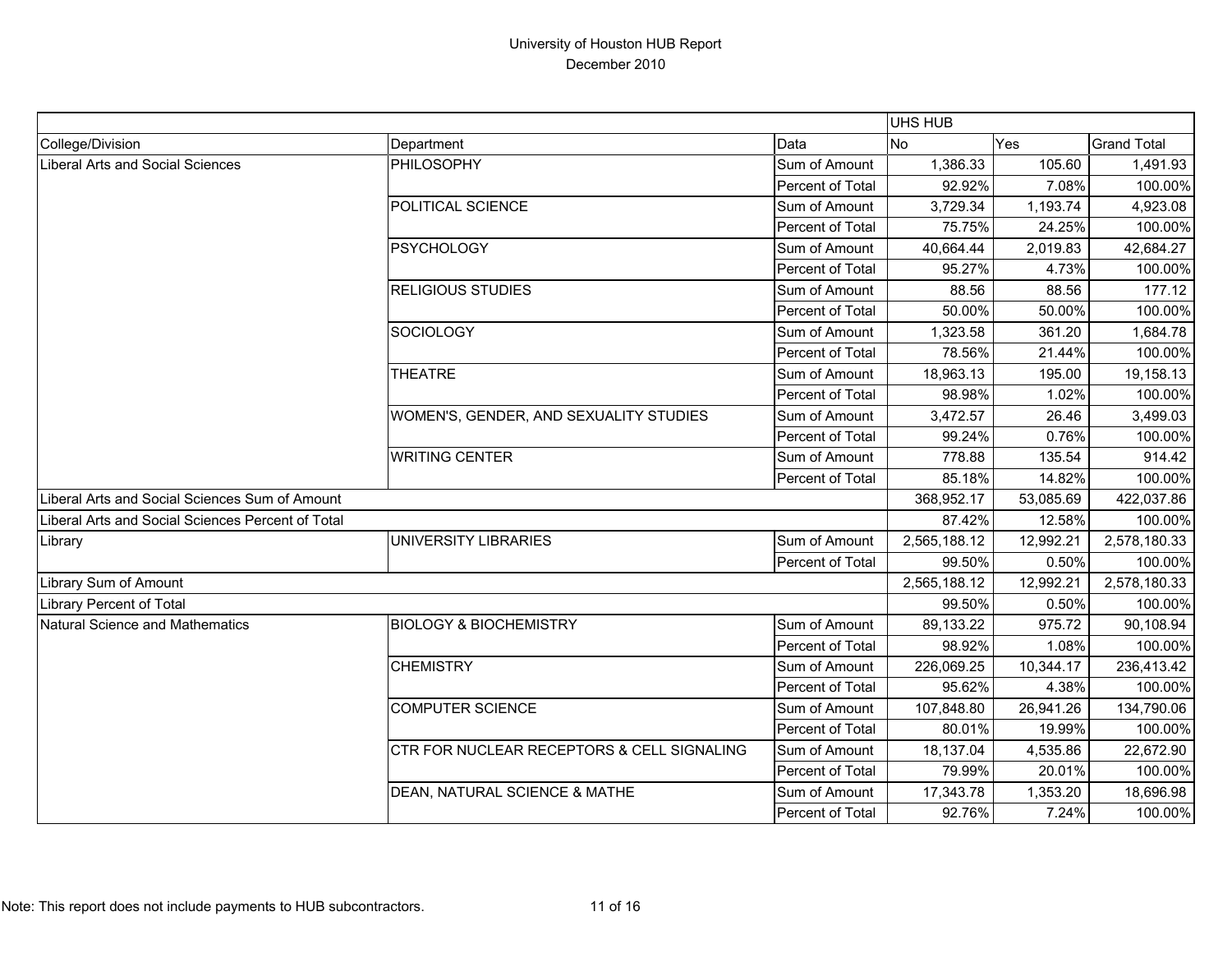|                                                  |                                           |                  | <b>UHS HUB</b> |           |                    |
|--------------------------------------------------|-------------------------------------------|------------------|----------------|-----------|--------------------|
| College/Division                                 | Department                                | Data             | <b>No</b>      | Yes       | <b>Grand Total</b> |
| Natural Science and Mathematics                  | EARTH AND ATMOSPHERIC SCIENCES            | Sum of Amount    | 76,862.99      | 4,806.34  | 81,669.33          |
|                                                  |                                           | Percent of Total | 94.11%         | 5.89%     | 100.00%            |
|                                                  | <b>IMAQS</b>                              | Sum of Amount    | 3,286.94       |           | 3,286.94           |
|                                                  |                                           | Percent of Total | 100.00%        | 0.00%     | 100.00%            |
|                                                  | INST FOR THEORETICAL & ENG SCI            | Sum of Amount    | 1,065.00       |           | 1,065.00           |
|                                                  |                                           | Percent of Total | 100.00%        | 0.00%     | 100.00%            |
|                                                  | <b>MATHEMATICS</b>                        | Sum of Amount    | 32,001.52      | 2,578.32  | 34,579.84          |
|                                                  |                                           | Percent of Total | 92.54%         | 7.46%     | 100.00%            |
|                                                  | <b>PHYSICS</b>                            | Sum of Amount    | 16,584.44      | 5,525.87  | 22,110.31          |
|                                                  |                                           | Percent of Total | 75.01%         | 24.99%    | 100.00%            |
| Natural Science and Mathematics Sum of Amount    |                                           |                  | 588,332.98     | 57,060.74 | 645,393.72         |
| Natural Science and Mathematics Percent of Total |                                           |                  | 91.16%         | 8.84%     | 100.00%            |
| Optometry                                        | DEAN, OPTOMETRY                           | Sum of Amount    | 28,758.14      | 5,525.04  | 34,283.18          |
|                                                  |                                           | Percent of Total | 83.88%         | 16.12%    | 100.00%            |
|                                                  | OPT VISION SCIENCES                       | Sum of Amount    | 10,302.80      | 352.63    | 10,655.43          |
|                                                  |                                           | Percent of Total | 96.69%         | 3.31%     | 100.00%            |
|                                                  | OPTOMETRY CLINIC                          | Sum of Amount    | 28,979.45      | 13,821.93 | 42,801.38          |
|                                                  |                                           | Percent of Total | 67.71%         | 32.29%    | 100.00%            |
| Optometry Sum of Amount                          |                                           |                  | 68,040.39      | 19,699.60 | 87,739.99          |
| Optometry Percent of Total                       |                                           |                  | 77.55%         | 22.45%    | 100.00%            |
| Pharmacy                                         | <b>CLINICAL PHARMACY &amp; ADMINISTRA</b> | Sum of Amount    | 33,811.51      | 1,454.02  | 35,265.53          |
|                                                  |                                           | Percent of Total | 95.88%         | 4.12%     | 100.00%            |
|                                                  | <b>DEAN, PHARMACY</b>                     | Sum of Amount    | 40,310.44      | 3,279.75  | 43,590.19          |
|                                                  |                                           | Percent of Total | 92.48%         | 7.52%     | 100.00%            |
|                                                  | PHARMACOLOGICAL & PHARMACEUTIC            | Sum of Amount    | 67,094.23      | 2,884.61  | 69,978.84          |
|                                                  |                                           | Percent of Total | 95.88%         | 4.12%     | 100.00%            |
| Pharmacy Sum of Amount                           |                                           |                  | 141,216.18     | 7,618.38  | 148,834.56         |
| Pharmacy Percent of Total                        |                                           |                  | 94.88%         | 5.12%     | 100.00%            |
| Research                                         | ANIMAL CARE OPERATIONS                    | Sum of Amount    | 94,568.67      | 8,627.87  | 103,196.54         |
|                                                  |                                           | Percent of Total | 91.64%         | 8.36%     | 100.00%            |
|                                                  | CENTER FOR ADVANCED MATERIALS             | Sum of Amount    | 4,665.27       | 12.90     | 4,678.17           |
|                                                  |                                           | Percent of Total | 99.72%         | 0.28%     | 100.00%            |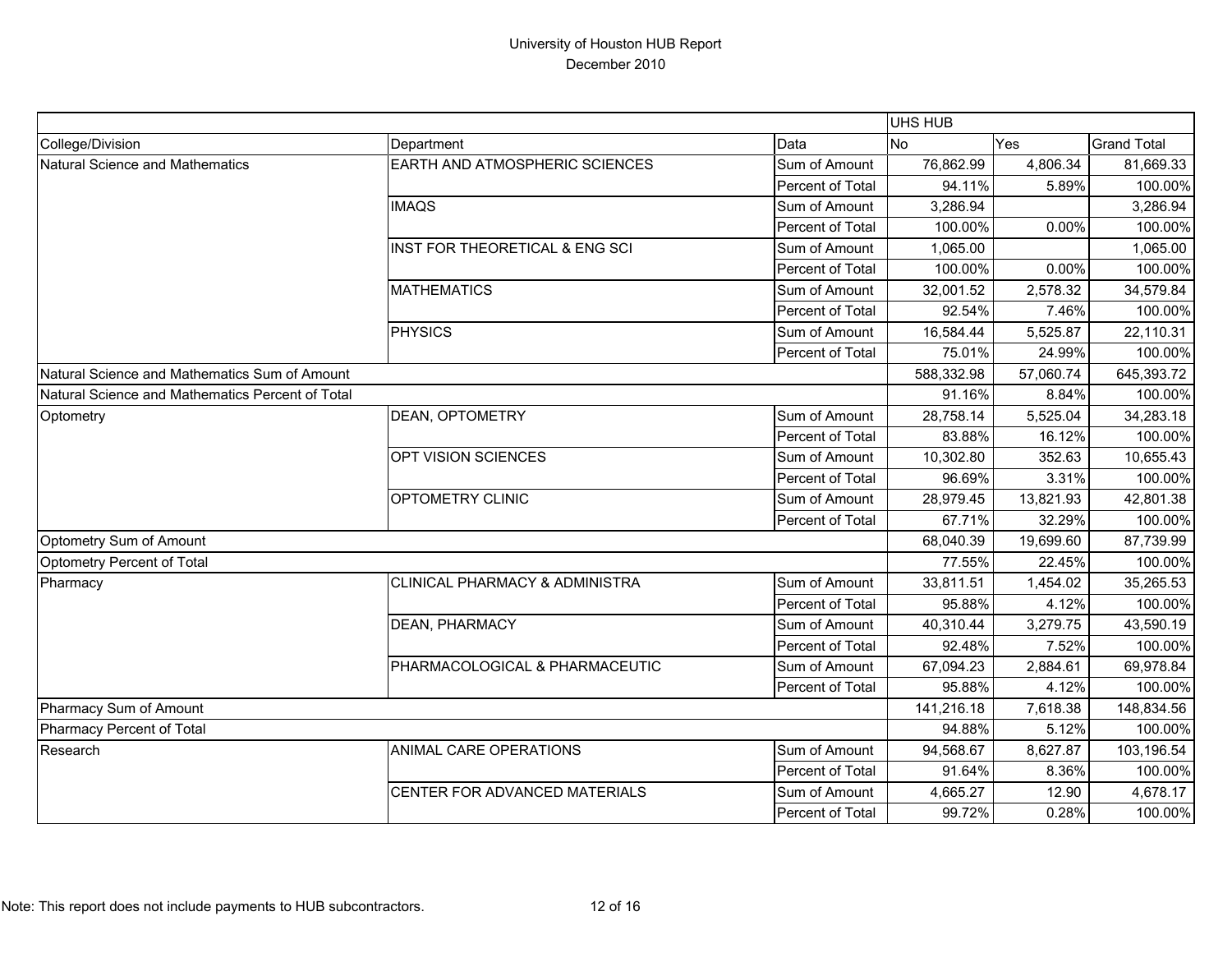|                  |                                         |                  | UHS HUB   |          |                    |
|------------------|-----------------------------------------|------------------|-----------|----------|--------------------|
| College/Division | Department                              | Data             | No        | Yes      | <b>Grand Total</b> |
| Research         | CENTER FOR MATERIALS CHEMISTRY          | Sum of Amount    | 74.97     | 44.27    | 119.24             |
|                  |                                         | Percent of Total | 62.87%    | 37.13%   | 100.00%            |
|                  | CTR FOR BIOMED/ENVIRON GENOMIC          | Sum of Amount    | 50,395.02 |          | 50,395.02          |
|                  |                                         | Percent of Total | 100.00%   | 0.00%    | 100.00%            |
|                  | CTR NEURO AND BIOMECH RESEARCH          | Sum of Amount    | 7,619.71  | 1,904.43 | 9,524.14           |
|                  |                                         | Percent of Total | 80.00%    | 20.00%   | 100.00%            |
|                  | <b>GRANTS AND CONTRACTS</b>             | Sum of Amount    | 248.00    |          | 248.00             |
|                  |                                         | Percent of Total | 100.00%   | 0.00%    | 100.00%            |
|                  | INSTITUTE FOR MOLECULAR DESIGN          | Sum of Amount    | 1,234.16  |          | 1,234.16           |
|                  |                                         | Percent of Total | 100.00%   | 0.00%    | 100.00%            |
|                  | <b>INSTITUTE FOR NANOENERGY</b>         | Sum of Amount    | 903.13    |          | 903.13             |
|                  |                                         | Percent of Total | 100.00%   | 0.00%    | 100.00%            |
|                  | OFFICE OF TECHNOLOGY MANAGEMENT         | Sum of Amount    | 26,263.25 |          | 26,263.25          |
|                  |                                         | Percent of Total | 100.00%   | 0.00%    | 100.00%            |
|                  | <b>RESEARCH DIVISION OFFICE</b>         | Sum of Amount    | 830.87    | 83.70    | 914.57             |
|                  |                                         | Percent of Total | 90.85%    | 9.15%    | 100.00%            |
|                  | <b>RESEARCH FINANCIAL SERVICES</b>      | Sum of Amount    | 65.62     | 54.48    | 120.10             |
|                  |                                         | Percent of Total | 54.64%    | 45.36%   | 100.00%            |
|                  | <b>RESEARCH INFORMATION CENTER</b>      | Sum of Amount    | 10,745.68 |          | 10,745.68          |
|                  |                                         | Percent of Total | 100.00%   | 0.00%    | 100.00%            |
|                  | RESEARCH POLICIES/COMPLIANCE/COMMITTEES | Sum of Amount    | 1,115.33  | 671.73   | 1,787.06           |
|                  |                                         | Percent of Total | 62.41%    | 37.59%   | 100.00%            |
|                  | SUPER CONDUCT & ADV MATERIALS           | Sum of Amount    | 447.38    |          | 447.38             |
|                  |                                         | Percent of Total | 100.00%   | 0.00%    | 100.00%            |
|                  | <b>TIMES</b>                            | Sum of Amount    | 10,354.17 | 2,247.02 | 12,601.19          |
|                  |                                         | Percent of Total | 82.17%    | 17.83%   | 100.00%            |
|                  | TX CTR SUPERCONDUCTIVITY AT UH          | Sum of Amount    | 44,339.24 | 577.57   | 44,916.81          |
|                  |                                         | Percent of Total | 98.71%    | 1.29%    | 100.00%            |
|                  | TX LEARNING/COMPUTATIONAL CTR           | Sum of Amount    | 56,620.29 | 7,091.11 | 63,711.40          |
|                  |                                         | Percent of Total | 88.87%    | 11.13%   | 100.00%            |
|                  | TX OBESITY RESEARCH CENTER              | Sum of Amount    | 3,668.89  | 2,667.09 | 6,335.98           |
|                  |                                         | Percent of Total | 57.91%    | 42.09%   | 100.00%            |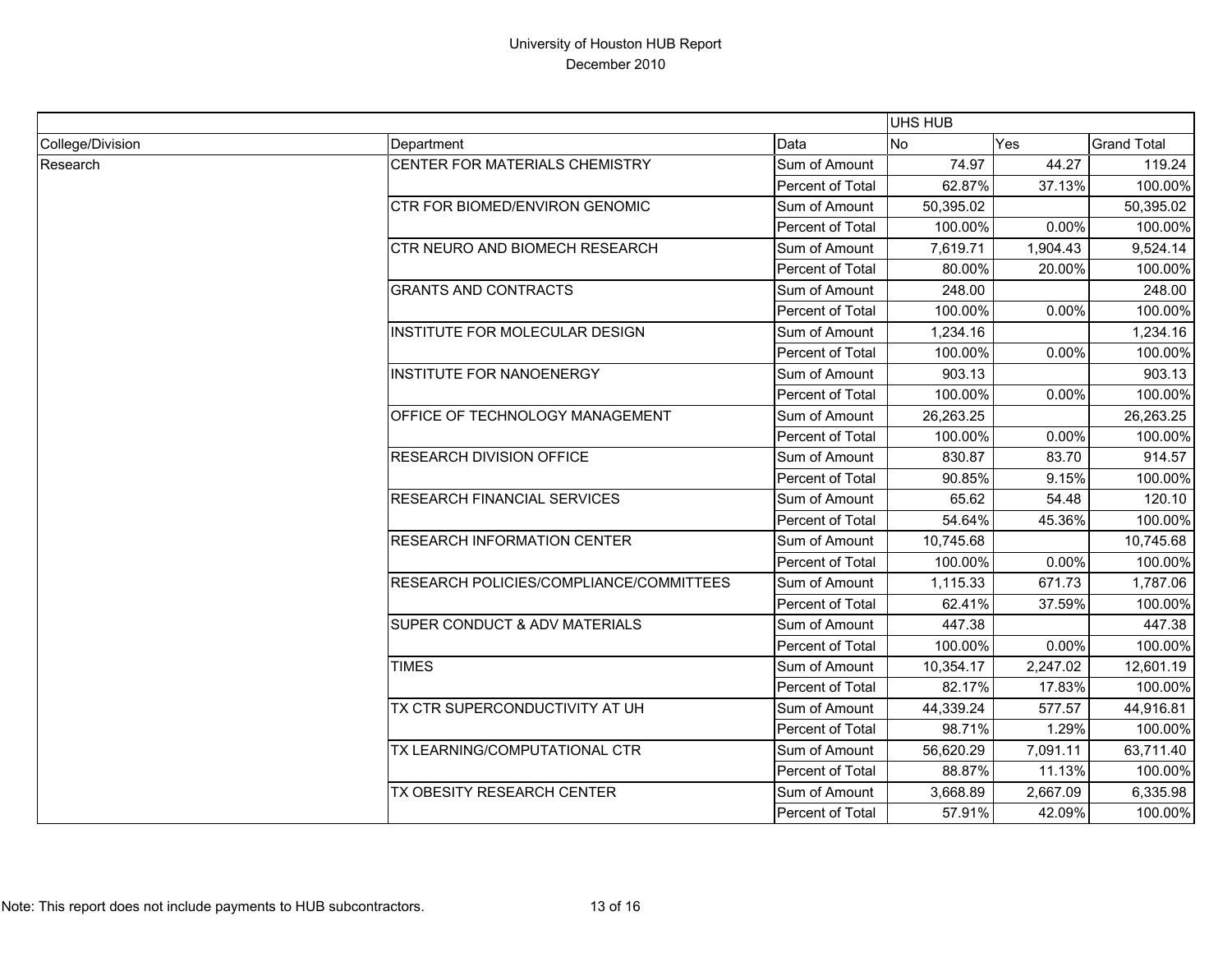|                                  |                                       |                  | <b>UHS HUB</b> |           |                    |
|----------------------------------|---------------------------------------|------------------|----------------|-----------|--------------------|
| College/Division                 | Department                            | Data             | <b>INo</b>     | Yes       | <b>Grand Total</b> |
| Research Sum of Amount           |                                       |                  | 314,159.65     | 23,982.17 | 338,141.82         |
| <b>Research Percent of Total</b> |                                       |                  | 92.91%         | 7.09%     | 100.00%            |
| <b>Student Affairs</b>           | <b>CAMPUS ACTIVITIES</b>              | Sum of Amount    | 12,407.52      |           | 12,407.52          |
|                                  |                                       | Percent of Total | 100.00%        | 0.00%     | 100.00%            |
|                                  | <b>CAMPUS RECREATION</b>              | Sum of Amount    | 38,277.03      | 9,197.67  | 47,474.70          |
|                                  |                                       | Percent of Total | 80.63%         | 19.37%    | 100.00%            |
|                                  | CENTER FOR STUDENTS W/DISABILITIES    | Sum of Amount    | 56,618.19      | 243.99    | 56,862.18          |
|                                  |                                       | Percent of Total | 99.57%         | 0.43%     | 100.00%            |
|                                  | CHILD CARE CENTER                     | Sum of Amount    | 40,053.93      | 5,462.88  | 45,516.81          |
|                                  |                                       | Percent of Total | 88.00%         | 12.00%    | 100.00%            |
|                                  | <b>COUNSELING AND PSYCH SVCS</b>      | Sum of Amount    | 1,557.25       | 494.21    | 2,051.46           |
|                                  |                                       | Percent of Total | 75.91%         | 24.09%    | 100.00%            |
|                                  | <b>CTR FOR LEADERSHIP &amp; FSL</b>   | Sum of Amount    | 3,003.16       |           | 3,003.16           |
|                                  |                                       | Percent of Total | 100.00%        | 0.00%     | 100.00%            |
|                                  | <b>DEAN OF STUDENTS</b>               | Sum of Amount    | 5,329.19       | 4,515.20  | 9,844.39           |
|                                  |                                       | Percent of Total | 54.13%         | 45.87%    | 100.00%            |
|                                  | INT'L STUDENT & SCHOLAR SERVICES      | Sum of Amount    | 2,061.72       | 335.92    | 2,397.64           |
|                                  |                                       | Percent of Total | 85.99%         | 14.01%    | 100.00%            |
|                                  | <b>LEARNING AND ASSESSMENT SVCS</b>   | Sum of Amount    | 853.00         | 2,169.02  | 3,022.02           |
|                                  |                                       | Percent of Total | 28.23%         | 71.77%    | 100.00%            |
|                                  | <b>EARNING SUPPORT SERVICES</b>       | Sum of Amount    | 713.92         | 272.09    | 986.01             |
|                                  |                                       | Percent of Total | 72.40%         | 27.60%    | 100.00%            |
|                                  | <b>RELIGION CENTER</b>                | Sum of Amount    | 187.69         |           | 187.69             |
|                                  |                                       | Percent of Total | 100.00%        | 0.00%     | 100.00%            |
|                                  | <b>RESIDENTIAL LIFE &amp; HOUSING</b> | Sum of Amount    | 256,240.42     | 93,025.56 | 349,265.98         |
|                                  |                                       | Percent of Total | 73.37%         | 26.63%    | 100.00%            |
|                                  | <b>STUDENT AFFAIRS</b>                | Sum of Amount    | 17,779.64      | 1,865.64  | 19,645.28          |
|                                  |                                       | Percent of Total | 90.50%         | 9.50%     | 100.00%            |
|                                  | <b>STUDENT HEALTH CENTER</b>          | Sum of Amount    | 12,822.60      | 18,924.23 | 31,746.83          |
|                                  |                                       | Percent of Total | 40.39%         | 59.61%    | 100.00%            |
|                                  | <b>STUDENT PUBLICATIONS</b>           | Sum of Amount    | 22,231.17      | 19.00     | 22,250.17          |
|                                  |                                       | Percent of Total | 99.91%         | 0.09%     | 100.00%            |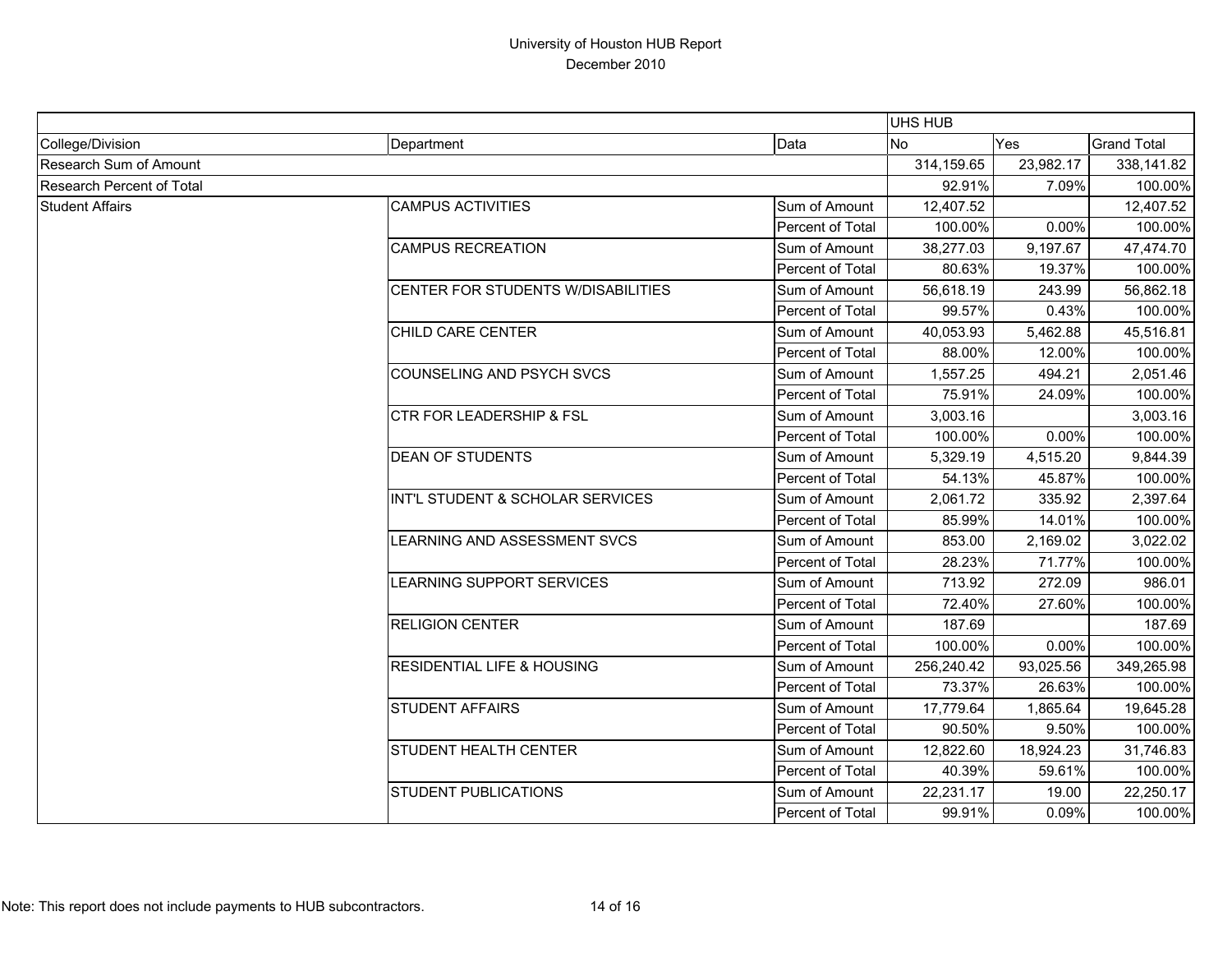|                                         |                                         |                  | UHS HUB    |            |                    |
|-----------------------------------------|-----------------------------------------|------------------|------------|------------|--------------------|
| College/Division                        | Department                              | Data             | <b>No</b>  | Yes        | <b>Grand Total</b> |
| <b>Student Affairs</b>                  | UNIVERSITY CAREER SERVICES              | Sum of Amount    | 406.84     | 86.68      | 493.52             |
|                                         |                                         | Percent of Total | 82.44%     | 17.56%     | 100.00%            |
|                                         | UNIVERSITY CENTER                       | Sum of Amount    | 93,595.21  | 10,535.81  | 104,131.02         |
|                                         |                                         | Percent of Total | 89.88%     | 10.12%     | 100.00%            |
|                                         | UNIVERSITY TESTING SERVICES             | Sum of Amount    | 8,268.44   |            | 8,268.44           |
|                                         |                                         | Percent of Total | 100.00%    | 0.00%      | 100.00%            |
|                                         | <b>URBAN EXPERIENCE VPSA</b>            | Sum of Amount    | 300.39     | 300.39     | 600.78             |
|                                         |                                         | Percent of Total | 50.00%     | 50.00%     | 100.00%            |
|                                         | <b>VETERAN SERVICES</b>                 | Sum of Amount    | 2,136.37   | 216.80     | 2,353.17           |
|                                         |                                         | Percent of Total | 90.79%     | 9.21%      | 100.00%            |
| <b>Student Affairs Sum of Amount</b>    |                                         |                  | 574,843.68 | 147,665.09 | 722,508.77         |
| <b>Student Affairs Percent of Total</b> |                                         |                  | 79.56%     | 20.44%     | 100.00%            |
| Technology                              | CENTER FOR APPLIED TECHNOLOGY           | Sum of Amount    | 5,357.67   |            | 5,357.67           |
|                                         |                                         | Percent of Total | 100.00%    | 0.00%      | 100.00%            |
|                                         | CENTER FOR FUTURE OF HEALTH             | Sum of Amount    | 931.14     |            | 931.14             |
|                                         |                                         | Percent of Total | 100.00%    | 0.00%      | 100.00%            |
|                                         | CENTER FOR LIFE SCIENCES TECH           | Sum of Amount    | 247.90     |            | 247.90             |
|                                         |                                         | Percent of Total | 100.00%    | 0.00%      | 100.00%            |
|                                         | CENTER FOR TECHNOLOGY LITERACY          | Sum of Amount    | 8,060.67   | 1,439.00   | 9,499.67           |
|                                         |                                         | Percent of Total | 84.85%     | 15.15%     | 100.00%            |
|                                         | <b>CONSTRUCTION MANAGEMENT</b>          | Sum of Amount    | 2,140.48   |            | 2,140.48           |
|                                         |                                         | Percent of Total | 100.00%    | 0.00%      | 100.00%            |
|                                         | DEAN, TECHNOLOGY                        | Sum of Amount    | 25,051.37  | 5,822.80   | 30,874.17          |
|                                         |                                         | Percent of Total | 81.14%     | 18.86%     | 100.00%            |
|                                         | <b>ENGINEERING TECHNOLOGY</b>           | Sum of Amount    | 14,190.35  | 9,945.96   | 24,136.31          |
|                                         |                                         | Percent of Total | 58.79%     | 41.21%     | 100.00%            |
|                                         | HUMAN DEVELOP AND CONSUMER SCI          | Sum of Amount    | 581.62     | 2,353.74   | 2,935.36           |
|                                         |                                         | Percent of Total | 19.81%     | 80.19%     | 100.00%            |
|                                         | <b>INFORMATION &amp; LOGISTICS TECH</b> | Sum of Amount    | 31,134.16  | 22,664.71  | 53,798.87          |
|                                         |                                         | Percent of Total | 57.87%     | 42.13%     | 100.00%            |
|                                         | <b>TMAC</b>                             | Sum of Amount    | 2,724.42   |            | 2,724.42           |
|                                         |                                         | Percent of Total | 100.00%    | 0.00%      | 100.00%            |